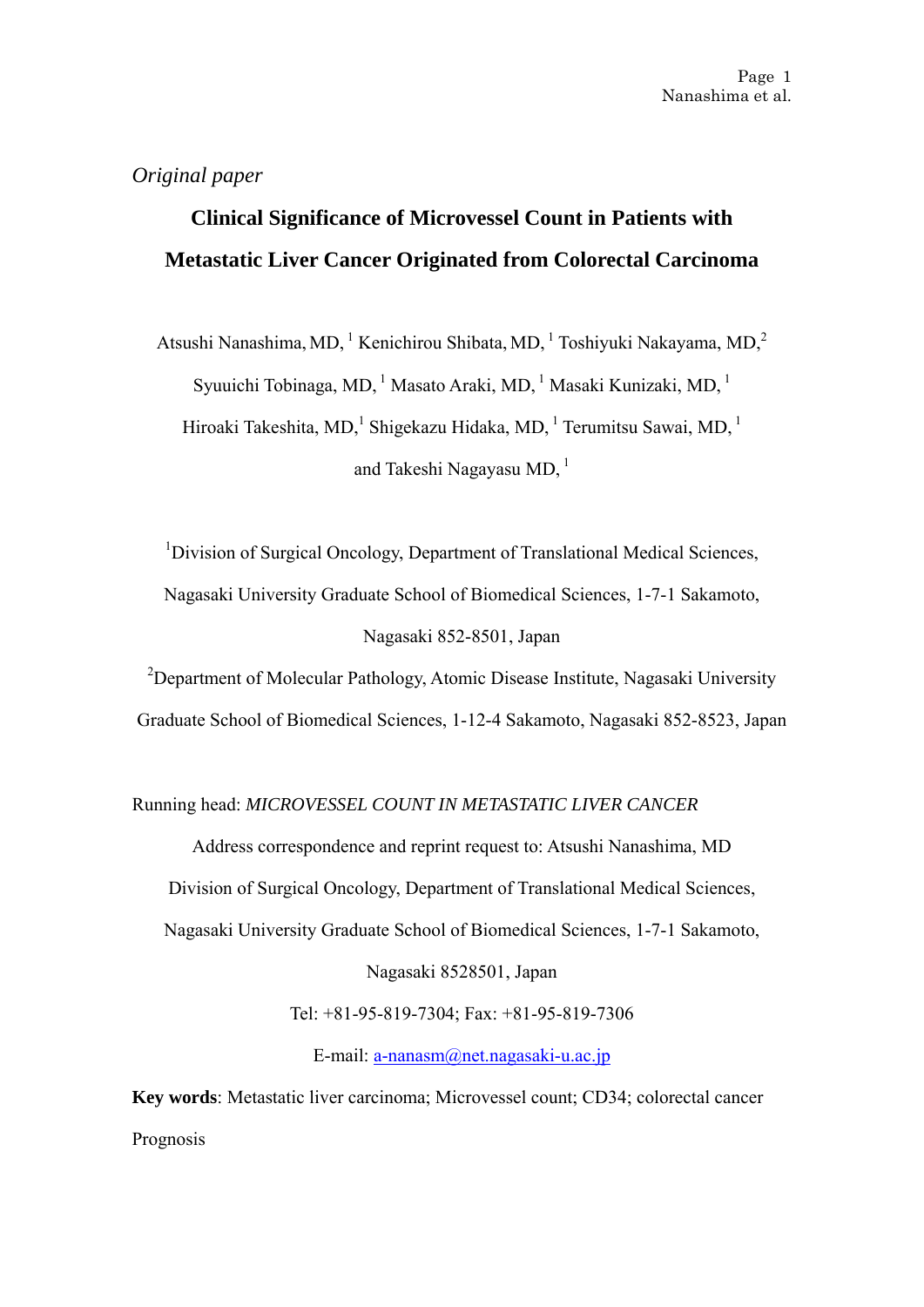## **Abstract**

**Background**: Microvessel count (MVC) was correlated with patient prognosis in hepatocellular carcinoma. We investigate whether the MVC using CD34 antibody was associated with the disease-free and overall survival in metastatic liver cancer (MLC) patients.

**Methods:** We examined relationships between MVC and clinicopathological factors or postoperative outcomes in 139 MLC patients who underwent hepatectomy between 1990 and 2006. CD34 expression was analyzed by the immunohistochemical method.

**Results:** MVC was associated with the fibrous pseudo-capsular formation by the histological examination. Using the modern Japanese classification of liver metastasis, poorer survival was associated with higher score, poorly differentiated adenocarcinoma, higher preoperative CEA level, fibrous pseudo-capsular formation and shorter surgical margin. Decreased disease-free survival was associated with higher score using the Japanese classification of liver metastasis, multiple or bi-lobar tumor, regional lymph node metastasis in primary colon carcinoma, preoperative CEA level, fibrous pseudo-capsular formation and shorter surgical margin (<5 mm). Higher MVC  $(\geq 406/\text{mm}^2)$  was associated with decreased disease-free and overall survival by univariate analysis ( $P = 0.034$  and  $P = 0.021$ , respectively) and lower MVC represented an independent prognostic factor in overall survival by Cox's multivariate analysis (risk ratio,  $2.71$ ;  $P = 0.023$ ), in addition to histological differentiation.

**Conclusion:** Tumor MVC appears to be a useful prognostic marker of MLC patient survival.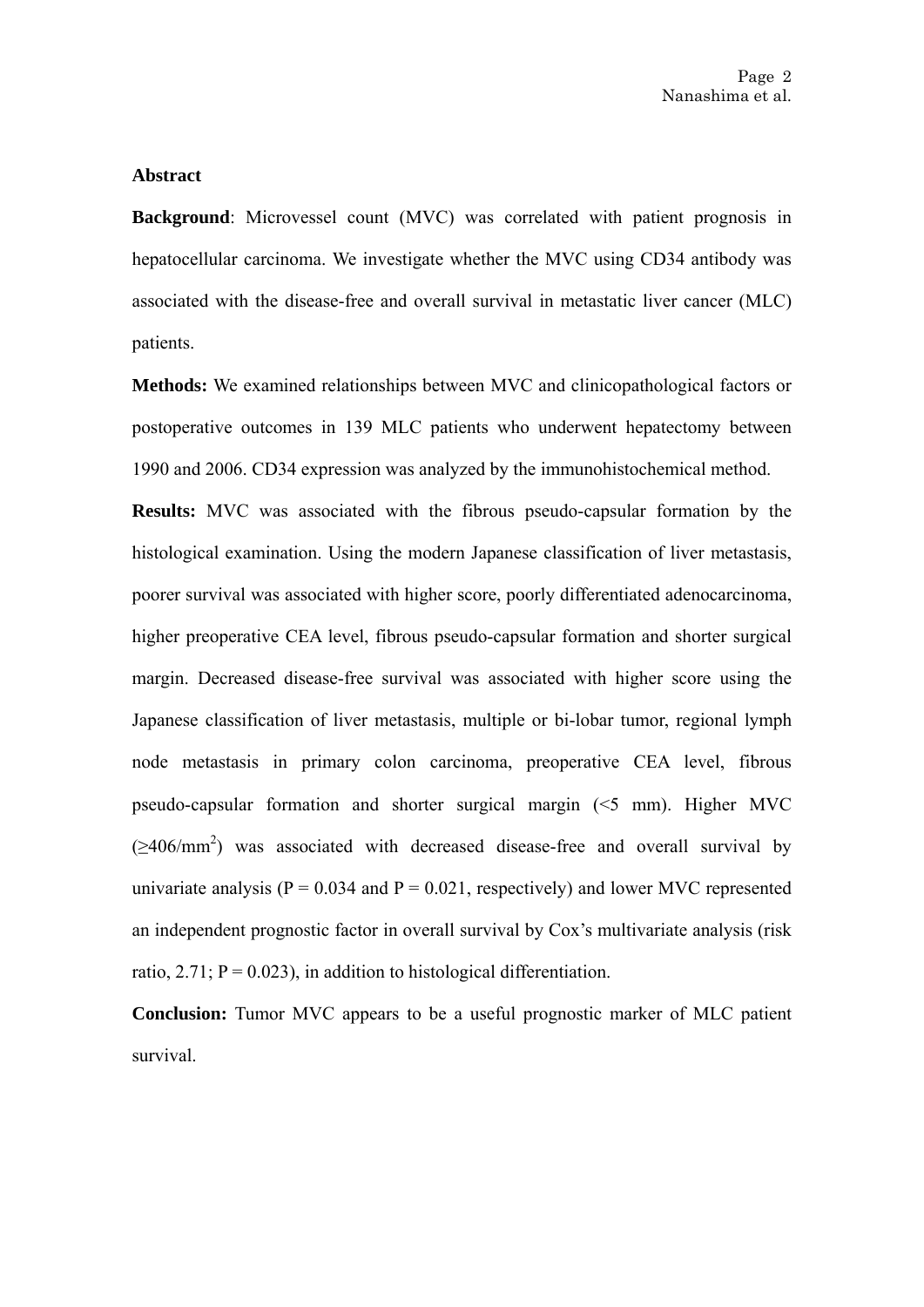# **Synopsis**

Tumor microvessel count by immunohistochemical staining using CD34 antibody is a useful prognostic marker of overall survival in metastatic liver carcinoma patients who underwent hepatectomy.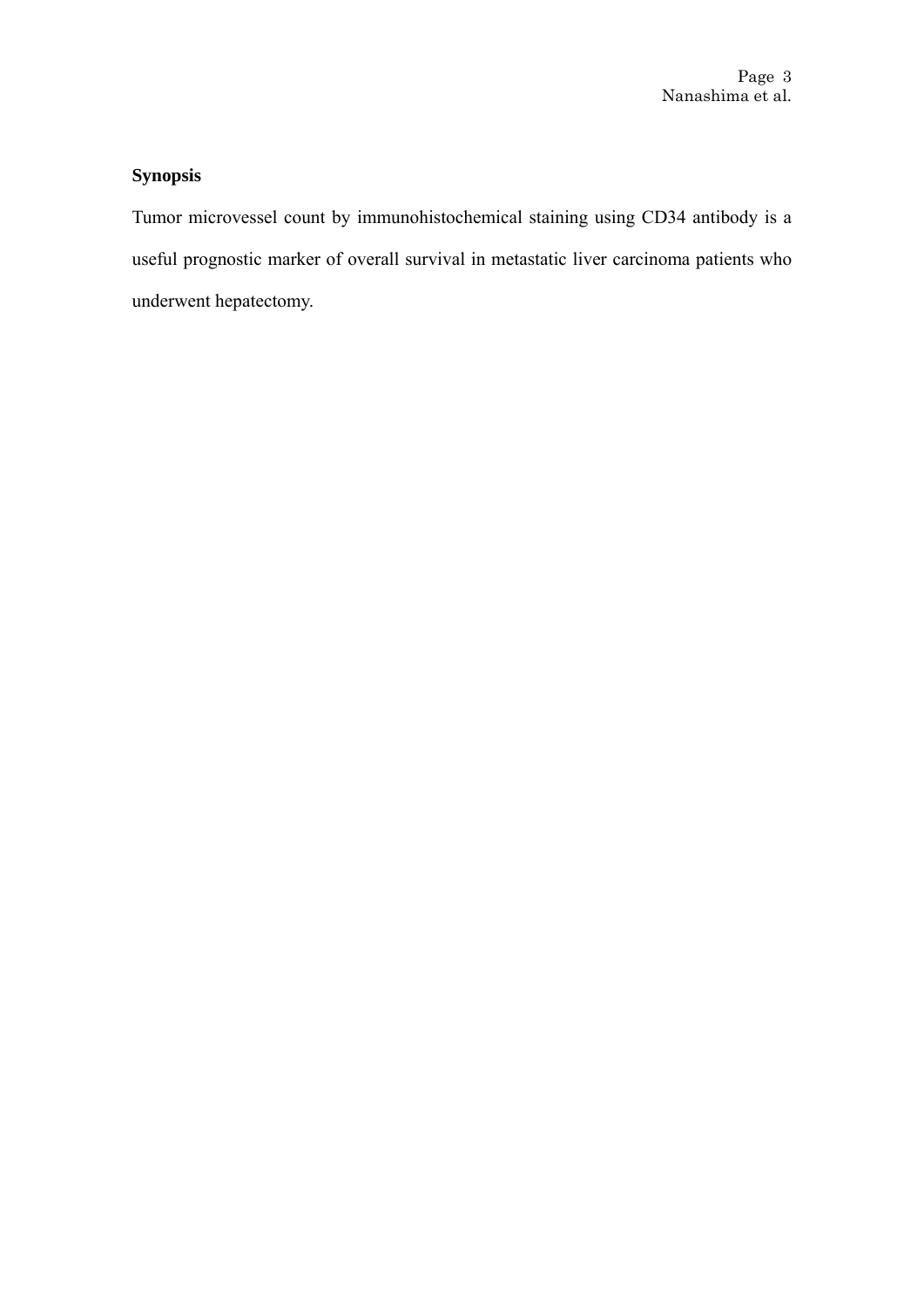Hepatic resection is a useful option in the radical treatment of metastatic liver carcinoma (MLC). However, recurrence rates after resection remain high limiting patient survival.<sup>1, 2</sup> Some clinicopathological factors in MLC, specifically, tumor recurrence and tumor biological characteristics, provide useful information regarding tumor activity.<sup>3-5</sup> According to previous reports, good potential candidates for molecular markers and tumor biological factors in MLC patients include lymphatic microvessel density (MVD) using CD31 antibody,<sup>7</sup> doubling times,  $\frac{8}{3}$  angiogenic factors,  $\frac{9}{3}$  growth factors,<sup>10</sup> abnormal expression of other oncogenes and suppressor genes such as  $TP53$ ,  $^6$ and carcinoembryonic antigen.<sup>11</sup> The use of a combination of conventional clinicopathological factors and tumor biology may improve our prognostic ability in patients who undergo hepatectomy for MLC and may contribute to a better staging system.

Tumor angiogenesis may be important in supporting tumor growth.<sup>12</sup> Metastatic liver cancer also expresses angiogenic factors such as vascular endothelial growth factor (VEGF) and microvessel counts.  $9, 13$  Levels of these angiogenic factors may affect patient survival.  $9, 13$  Recent studies have shown that microvessel density (MVD) in MLC correlates with tumor aggressiveness and prognosis.<sup>13</sup> Using multivariate analysis, we have already shown that higher microvessel count (MVC) using CD34 antibody is independently associated with poorer prognosis in MLC patients undergoing hepatic resection.<sup>14, 15</sup> Based on this prior work, we hypothesize that hypervascularity is a prognostic indicator of decreased survival in patients with MLC, since it is associated with tumor growth and invasion.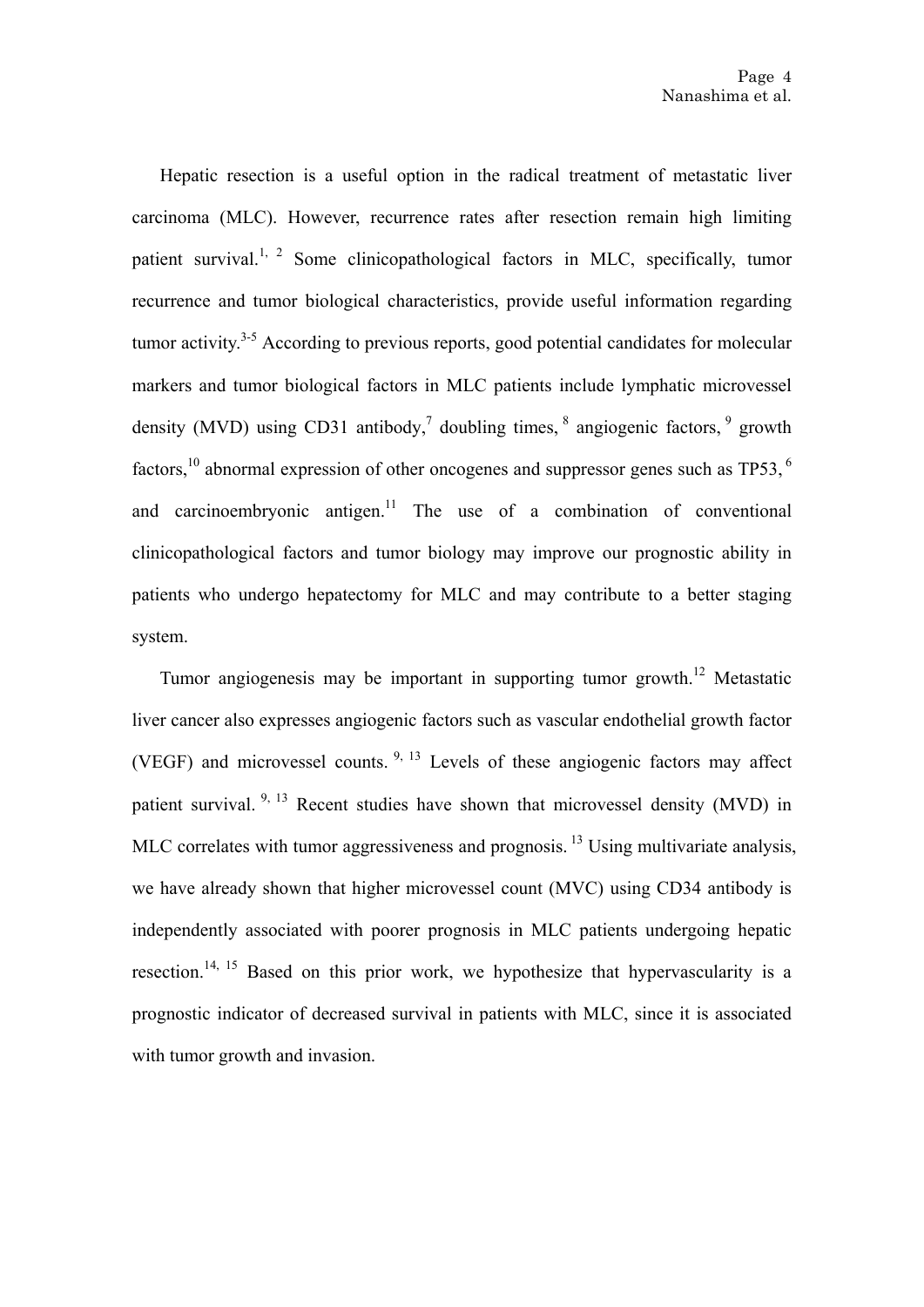#### **MATERIALS AND METHODS**

## **Patients**

MLC specimens from 139 patients (93 men, 46 women) were excised during surgery performed on patients admitted to the Division of Surgical Oncology at Nagasaki University Graduate School of Biomedical Sciences (NUGSBS) between 1990 and 2006. The mean age for patients at the time of surgery was  $62.6 \pm 12.3$  years (range, 24 - 85 years). Primary cancers included colon carcinomas in 75 patients and rectal carcinomas in 64 patients.

Patients with simultaneous liver metastasis who underwent resection of both the primary lesion and hepatectomy numbered 62 (45%). 136 patients had a Child-Pugh classification of A and 3 patients (2%) had a Child-Pugh classification of B. The operative procedures included hemihepatectomy or extended hemihepatectomy  $(n = 22)$ , segmentectomy or sectionectomy ( $n = 85$ ) and partial resection ( $n = 32$ ). Radical hepatectomy was performed to remove hepatic tumor without leaving any residual tumor. All hepatic tumors were completely resected without macroscopic exposure of the amputated section to the remaining liver.

Patients undergoing additional ablation therapy were excluded from our series. All in-hospital deaths were excluded and only cancer-related death was included in our study. The minimum follow-up period after hepatic resection of HCC was 22 months. We used the classification system of the *General Rules for the Clinical and Pathological Studies on Cancer of the Colon, Rectum and Anus* by the Japanese Society for Cancer of the Colon and Rectum for clinicopathological evaluation  $16$  and the H classification of Japan to evaluate the stage of liver metastasis (Table 1). <sup>16</sup> All study protocols were approved by the Human Ethics Review Board of our institution.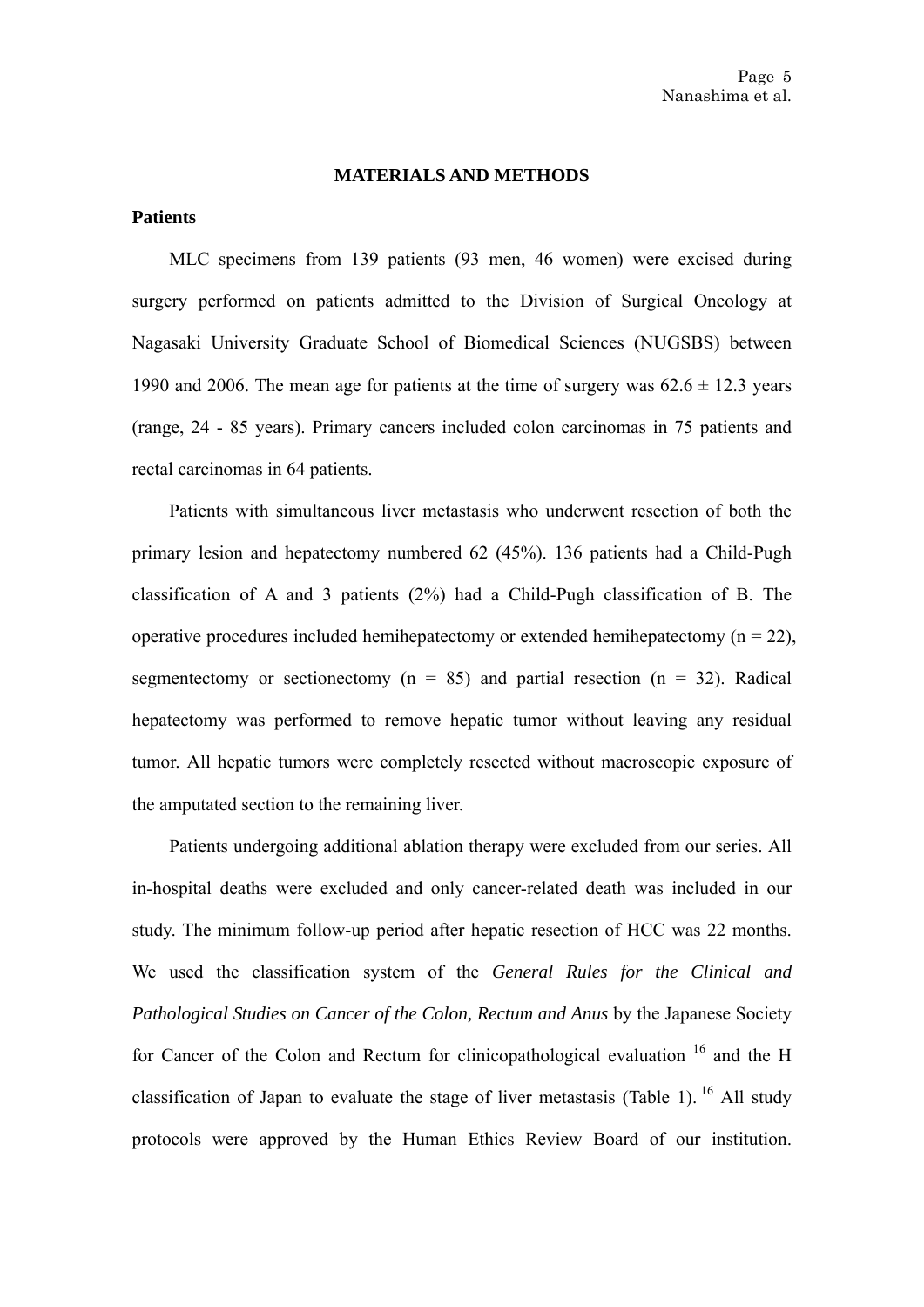Informed consent for data collection was obtained from each patient during this period. Anesthesia data and patient data were retrieved from the NUGSBS database.

#### **Immunohistochemical staining**

Resected specimens were fixed in 10% formalin and embedded in paraffin. Thin sections (4 μm) were deparaffinized twice using xylene and rehydrated in a series of ethanol solutions (100%, 90% and 80%). Sections were placed in 0.01 mol/L trisodium citrate dehydrate buffer (pH 6.0) and treated in a microwave oven for 10 min at 500 W.

For CD34 staining,  $14, 15$  tissue sections were digested with 0.2% trypsin in 0.01 mol/L phosphate-buffered saline (PBS) for 20 min at 37 °C. The tissues were then immersed in  $3\%$  H<sub>2</sub>O<sub>2</sub> with distilled water for 10 min to inactivate endogenous peroxidases. After blocking non-specific binding by normal goat serum, sections were incubated overnight at 4°C with mouse anti-monoclonal CD34 antibody (1:25; QB-END/10, Novocastra Laboratories, Newcastle, United Kingdom) as the primary antibody. This was followed by reaction with biotinylated anti-immunoglobulin and reagent using labeled streptavidinbiotin (LSAB) kit peroxidase (Dako, Carpinteria, CA). The peroxidase reaction was visualized with  $0.01\%$  H<sub>2</sub>O<sub>2</sub> and 3, 3<sup>2</sup>-diaminobenzidine under light microscopy  $(\times 200)$ . For MVC using CD34 staining, average count was determined in the 5 most-vascular areas in the HCC examined at  $200 \times$  magnification.<sup>14,</sup>  $15$  Two pathologists blindly assessed each slide.

# **Statistical analysis**

Continuous data were expressed as mean  $\pm$  standard deviation. Data from different groups were compared using one-way analysis of variance (ANOVA) and examined by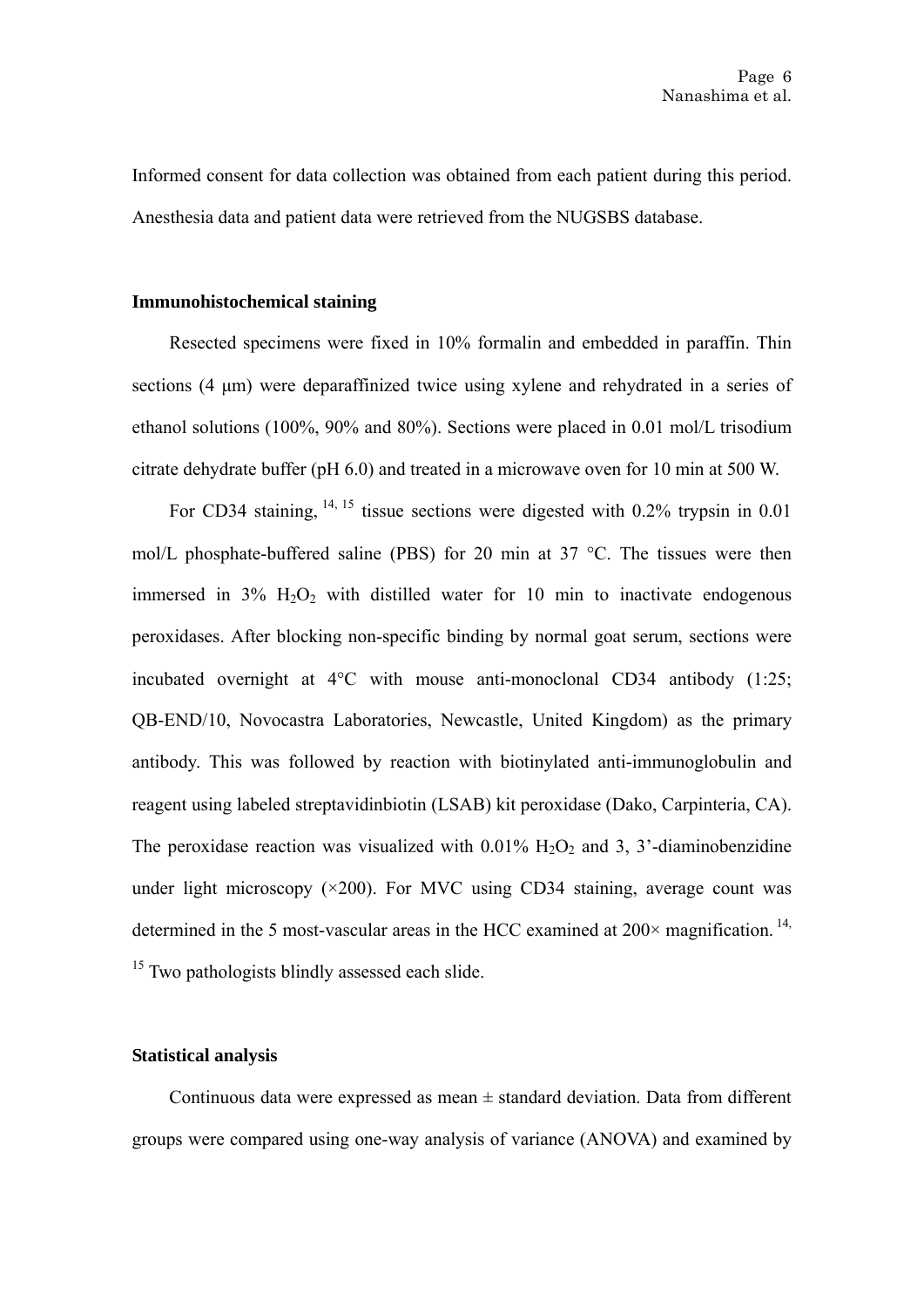Student's t-test or Dunnett's multiple comparison test. For univariate analysis, categorical data were analyzed using Fisher's exact test. Disease-free and overall survival rates were calculated according to the Kaplan-Meier method, and differences between groups were tested for significance using the log-rank test. Multivariate analysis was performed using proportional Cox's hazards regression modeling. A two-tailed value of  $P < 0.05$  was considered statistically significant. All statistical analyses were performed using SAS software (Statistical Analysis System, Cary, NC).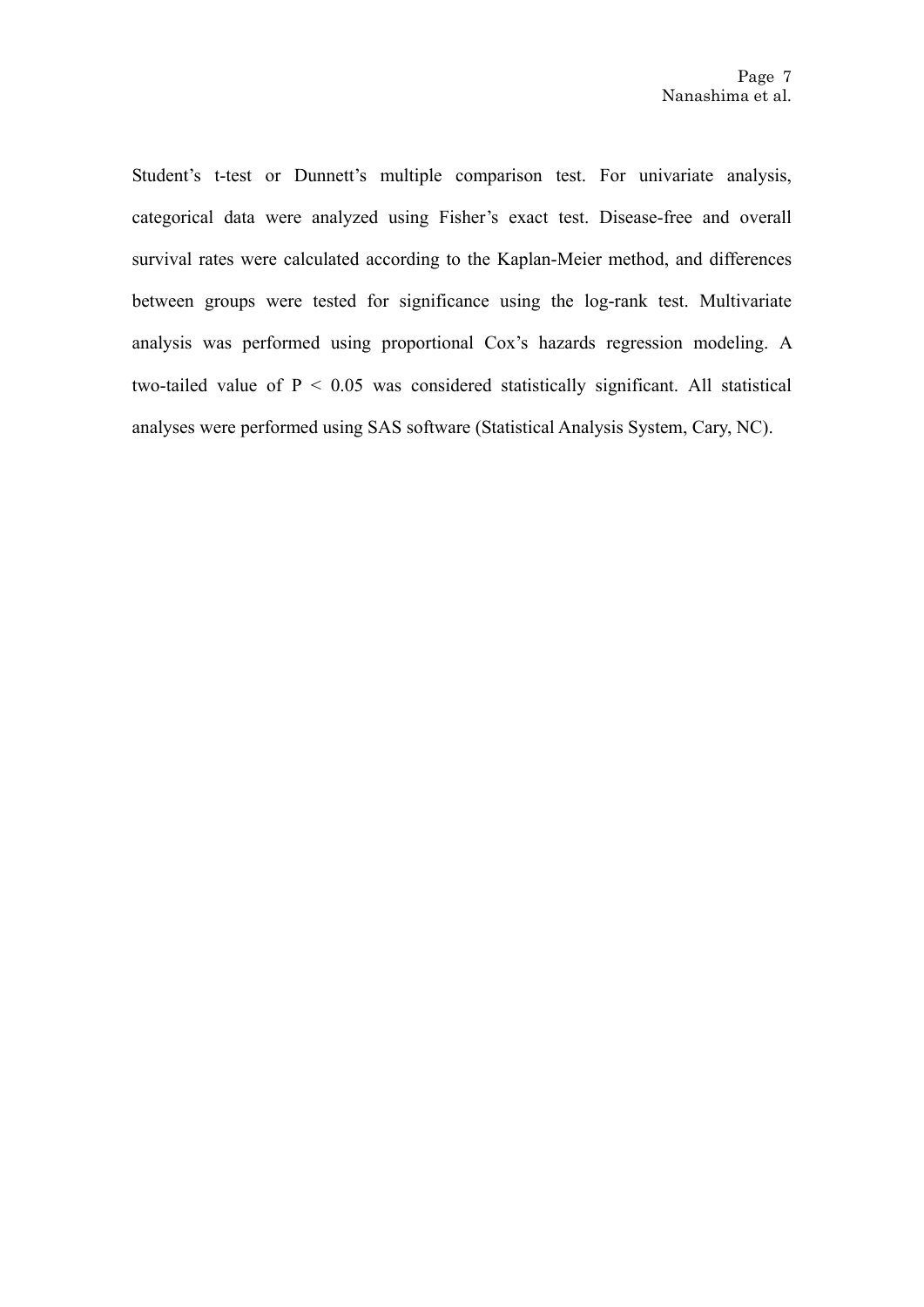#### **RESULTS**

Among the 139 patients in the present study, overall 1-, 3-and 5-year survival rates were 76%, 48% and 36%, respectively, and median overall survival was 65 months. Disease-free 1-, 3-and 5-year survival rates were 45%, 19% and 14%, respectively, and median disease-free survival was 29 months. Of 100 patients (71.9%) who displayed tumor recurrence after hepatectomy, 21 (15.1%) received re-hepatectomy and 79  $(56.8%)$  received chemotherapy. Median MVC within the tumor area was  $238/mm^2$ , and this value was applied as the cut-off value.

Table 2 shows the relationship between microvessel count and clinicopathological features. MVC was significantly higher in tumors with fibrous pseudo-capsule formation compared to those tumors without this capsule. However, MVC was not associated with any other clinicopathological factor, H classification or postoperative recurrence rate

Table 3 shows the relationship between disease-free or overall survival and clinicopathological factors including microvessel count. Preoperative carcinoembryonic antigen (CEA) level, H classification, number of tumors, tumor distribution and microvessel count were related to disease-free survival. H classification, histological differentiation, fibrous pseudo-capsule formation, surgical margin and MVC were associated with overall survival and this result was statistically significant. Fig. 1 shows disease-free and overall survival after hepatectomy compared to microvessel count. Disease-free survival rate was significantly lower in patients with higher microvessel count compared to patients with lower MVC using a cut-off level of  $409/\text{mm}^2$ . Overall survival rates were also significantly lower in patients with higher MVC.

Table 4 shows the results of multivariate analysis for disease-free and overall survival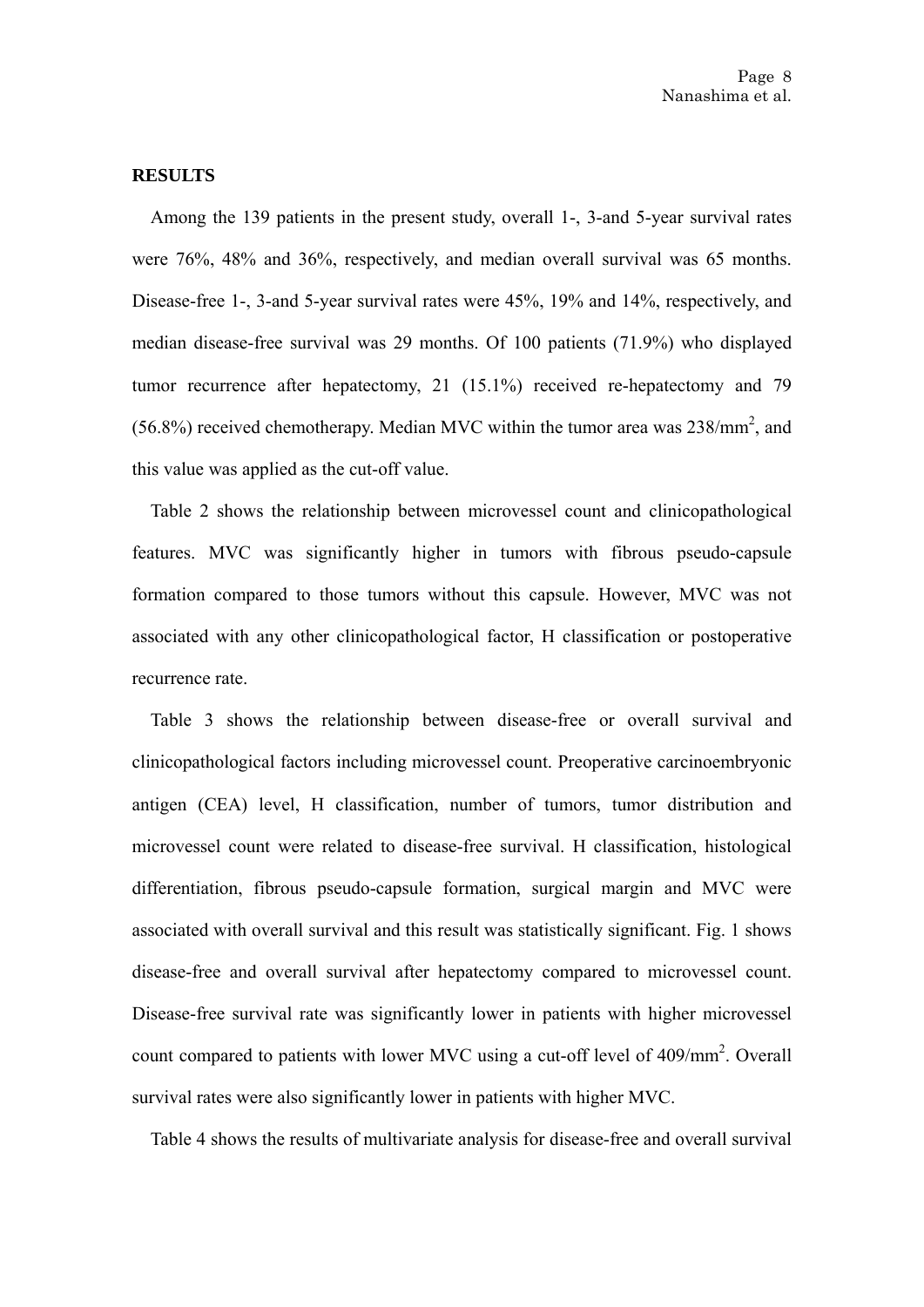after hepatectomy for various factors that showed significant association on univariate analysis. A higher level of preoperative CEA level was associated with lower disease-free survival after hepatectomy but this finding was not significant. On the other hand, poorly differentiated adenocarcinoma and higher microvessel density were identified as independent risk factors for lower overall survival after hepatectomy.

.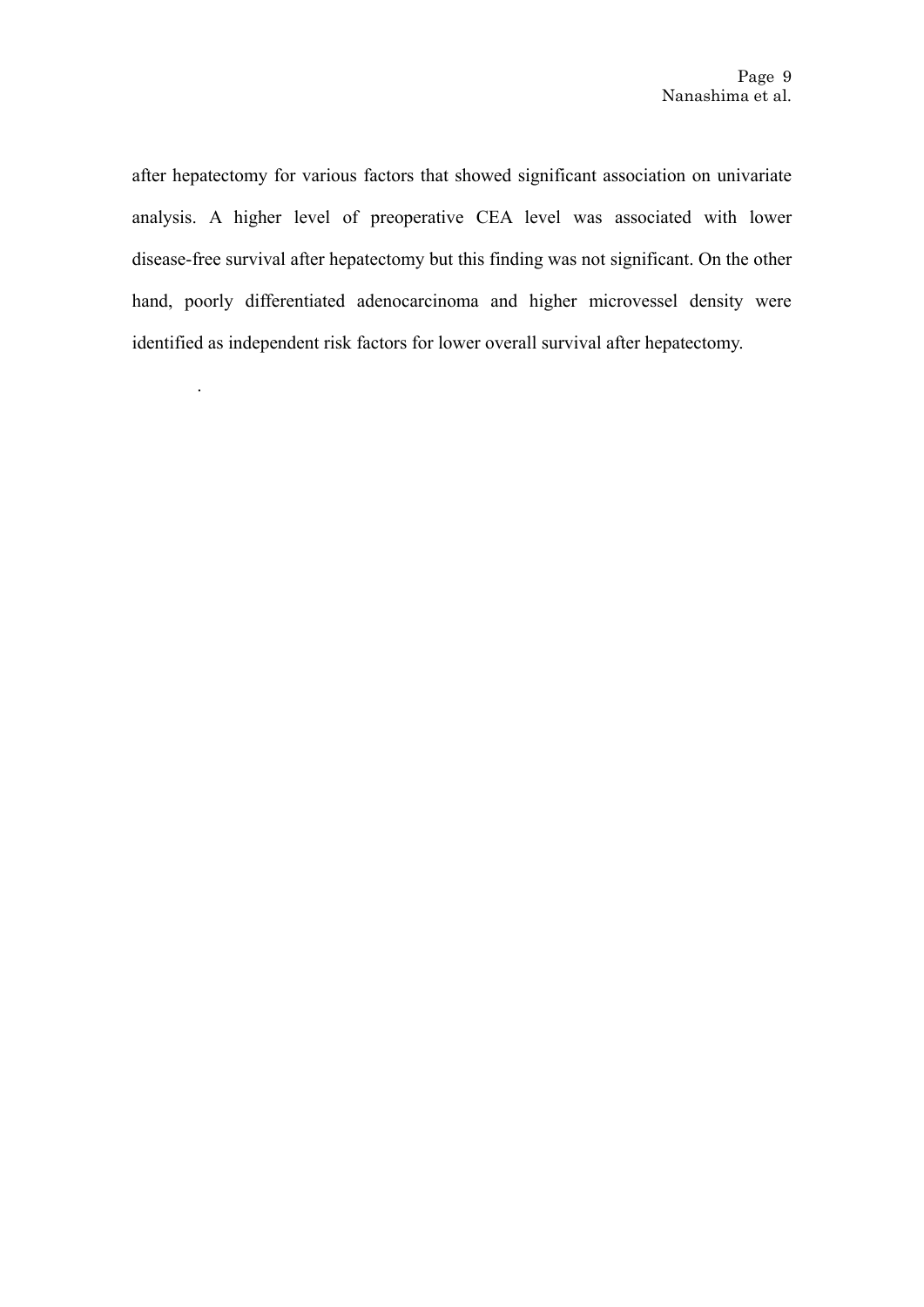#### **DISCUSSION**

Tumor angiogenesis is closely associated with tumor aggressiveness and poorer prognosis in patients with primary liver tumors<sup>14, 15</sup> and, therefore, this biological characteristic appears essential to hepatic tumor progression. Preliminary results from our study and other studies reveal that tumor angiogenesis has a significant impact on prognosis in patients with metastatic liver cancer who undergo radical hepatectomy. In addition, the tumor hypervascularity is associated with lower patient survival rates.  $16, 17$ 

Various angiogenic factors such as VEGF, Flk-1/KDR and flt-1 closely reflect tumor angiogenesis.<sup>7, 9, 18</sup> Tumor angiogenesis, can also be easily examined using immunohistochemistry and, therefore, we propose its use in the pathologic evaluation of hepatic tumors.

From our clinical experience, metastatic liver cancer sometimes shows hypervascularity by the enhanced computed tomography or angiography and we examined the relationship between the tumor enhancement pattern using computed tomography and MVC and, however, we could not find any relationship between these two parameters by the preliminary data (not published yet). We originally hypothesized that there was a relationship between MVC, vascularity, and histological differentiation because previous studies showed a correlation between tumor angiogenesis and depth of invasion, lymphatic infiltration and lymph node metastasis in colorectal carcinoma patients with liver metastasis.<sup>19, 20</sup> Our results showed, however, that MVC was not associated with any clinicopathological parameters of metastatic liver cancer and the meaning of increased microvessel count, at the biologic level, is still unknown at this stage. Although we also examined the significance of MVC in the intrahepatic cholangiocarcinomas, which have a similar morphology to MLC, no relationship with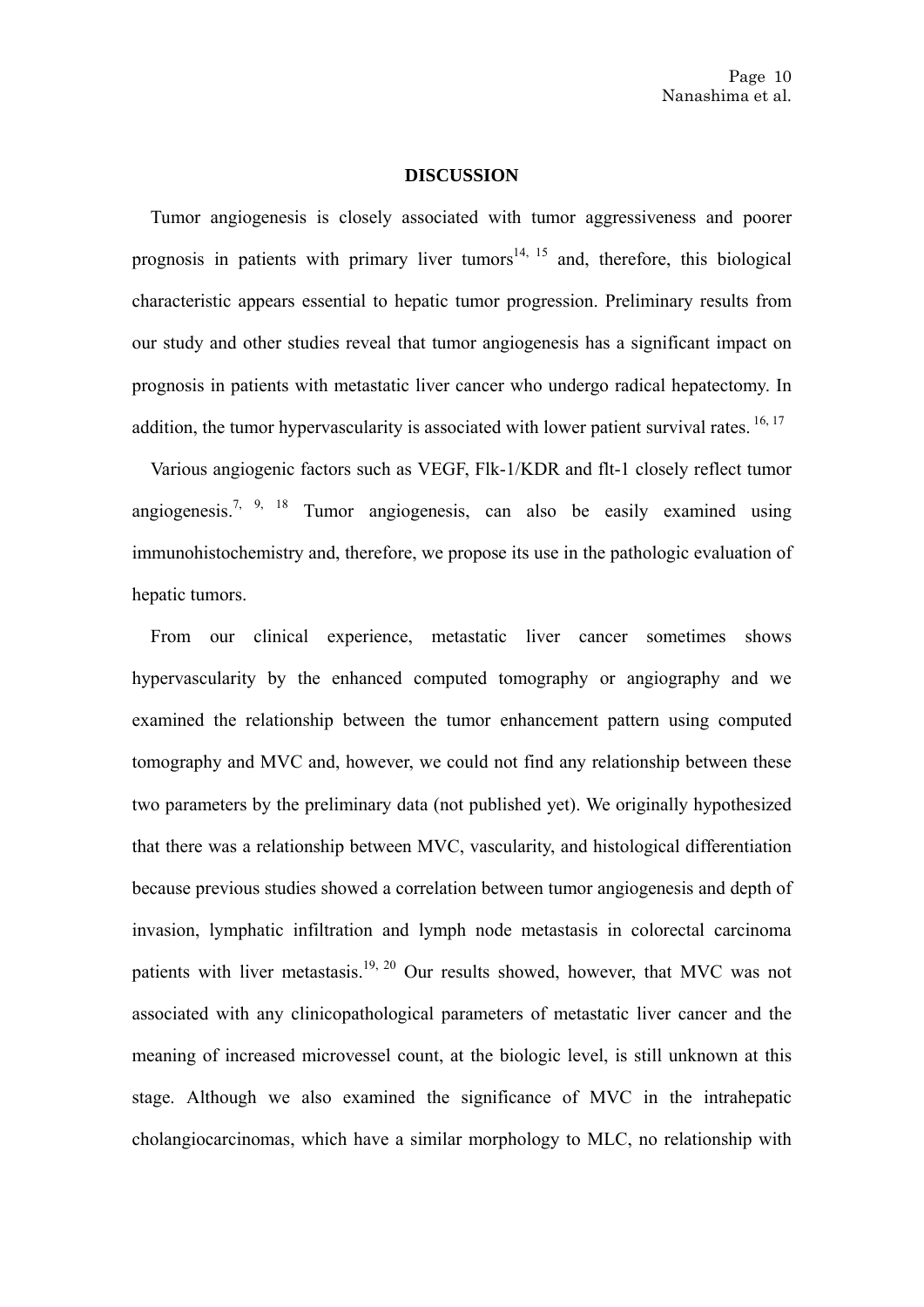pathological characteristics or patient prognosis after surgery was found. 21

Based on our preliminary data, we focused on the association between MVC and post-hepatectomy outcomes and, therefore, we continued to add patients to the study and prolonged the follow-up period for these patients. In our analysis of survival, several associated tumor parameters, including microvessel count, were revealed upon review of the surgical records and these findings are in agreement with previous reports. $3-13$ , 17

Since 1978, factors predictive of patient prognosis have been proposed by many investigators (see Table 5). 22-30 However, any consensuses have yet to be achieved at this stage. As shown in both our preliminary data and our final results, higher microvessel count is associated with shorter disease-free periods and shorter overall survival times in patients with metastatic liver cancer undergoing hepatectomy. <sup>17, 18</sup> The multivariate analysis for patient prognosis, however, showed that only the preoperative CEA level was associated with disease-free survival, however this result was not significant. No factors including MVC were considered independent risk factors of tumor-free survivals in the present study.

Previous reports showed that candidate factors associated with recurrence of MLC included intrahepatic lymphatic invasion, fibrous capsule formation and oncogenes.<sup>31-33</sup> In a previous report, higher microvessel count was found to be independently associated with poorer prognosis.<sup>34</sup> MVC would seem to be a useful predictive marker for patient survival after hepatectomy. Tumor vascularity may be correlated with proliferative activity or invasiveness of MLC. We plan to investigate this further as part of our future research.

Based on future studies using longer follow-up periods, we plant to consider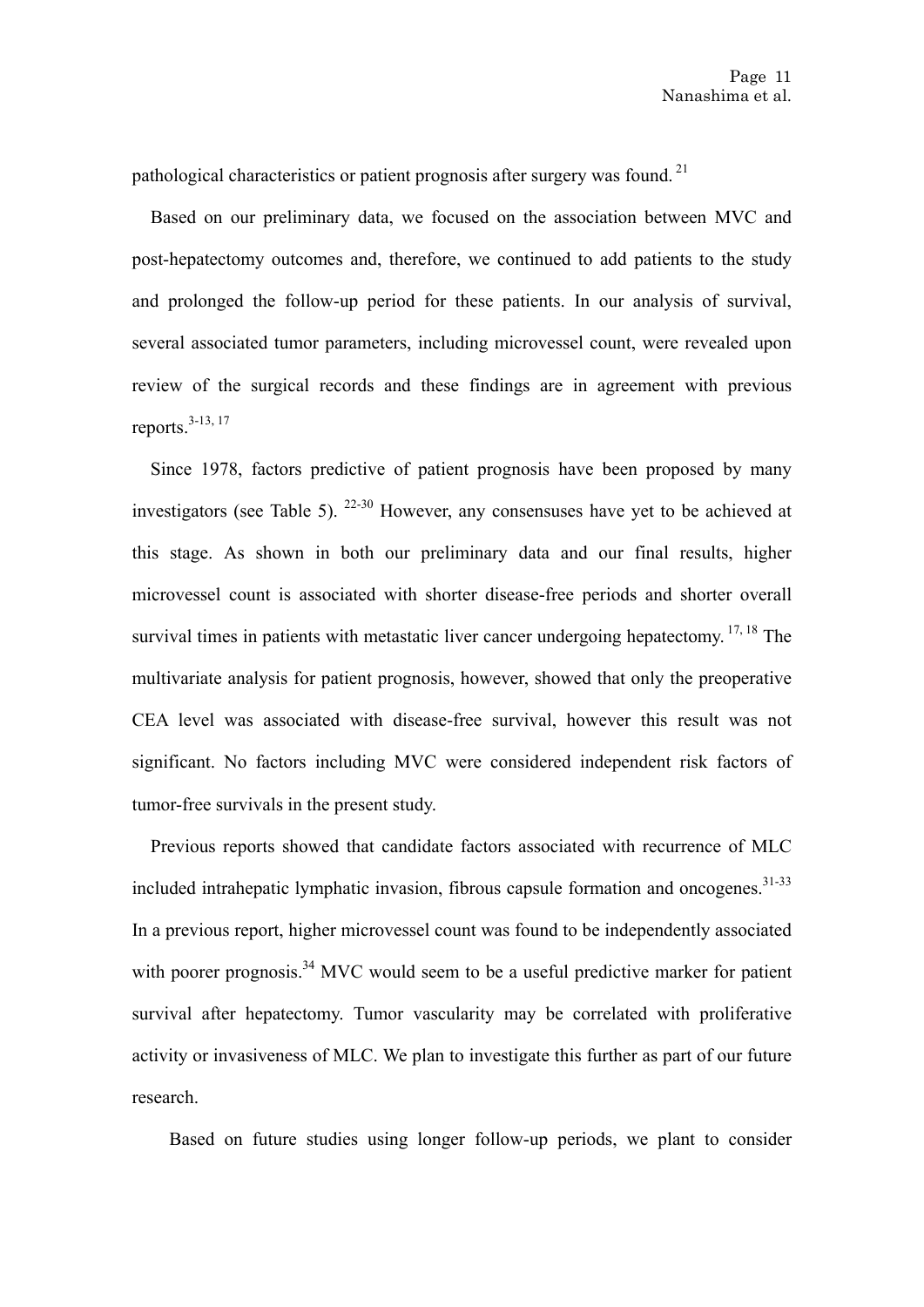additional anti-angiogenic treatment after hepatectomy. At this stage, some anti-angiogenic drugs, including bevacizumab for colorectal liver carcinoma, have been developed  $35,36$  and applied in the clinical setting.<sup>37, 38</sup> In cases were tumor angiogenesis is strongly associated with patient survival, anti-angiogenic drugs could be used more aggressively. Based on our present findings, we hope to examine the survival benefit of adjuvant bevacizumab chemotherapy after radical hepatectomy to clarify the efficacy of MVC. MVC may become a selection marker in determining the need for adjuvant chemotherapy using anti-angiogenic drugs.

In conclusion, we have demonstrated that higher microvessel count, as identified by CD34 antibody levels in metastatic liver cancer patients, is an independent predictor of overall survival in these patients. As a tumor biological factor, MVC (representing tumor angiogenesis) appears to be a practical alternative for predicting tumor recurrence and survival in patients with metastatic liver cancer. Furthermore, this factor can hopefully be applied as a predictive marker in selecting anti-angiogenesis treatments in the future.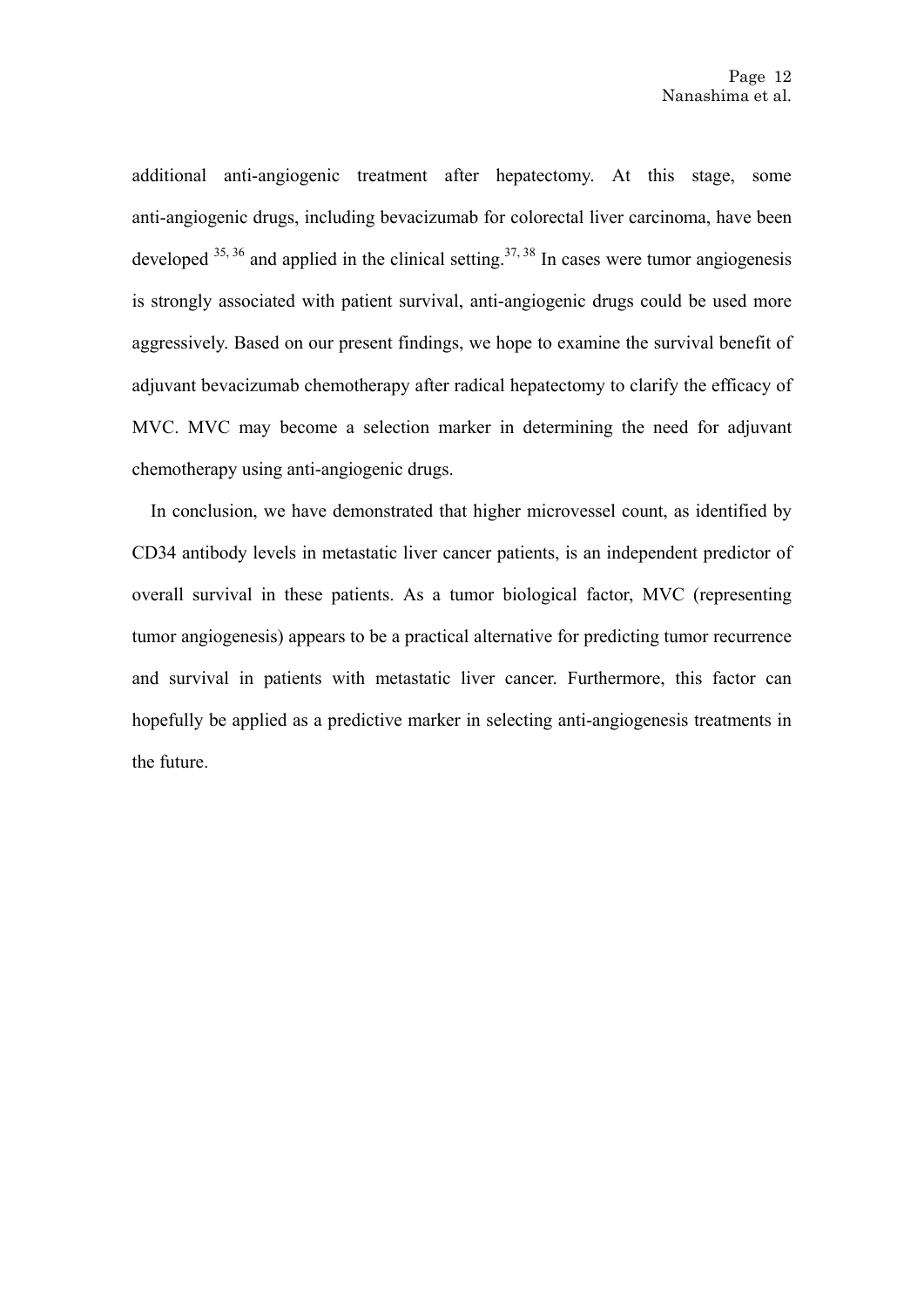#### **REFERENCES**

- 1. [Jaeck D](http://www.ncbi.nlm.nih.gov/sites/entrez?Db=pubmed&Cmd=Search&Term=%22Jaeck%20D%22%5BAuthor%5D&itool=EntrezSystem2.PEntrez.Pubmed.Pubmed_ResultsPanel.Pubmed_DiscoveryPanel.Pubmed_RVAbstractPlus), [Oussoultzoglou E.](http://www.ncbi.nlm.nih.gov/sites/entrez?Db=pubmed&Cmd=Search&Term=%22Oussoultzoglou%20E%22%5BAuthor%5D&itool=EntrezSystem2.PEntrez.Pubmed.Pubmed_ResultsPanel.Pubmed_DiscoveryPanel.Pubmed_RVAbstractPlus) Intrahepatic lymphatic invasion independently predicts poor survival and recurrences after hepatectomy in patients with colorectal carcinoma liver metastases. [Ann Surg Oncol.](javascript:AL_get(this,%20) 2007;14:3297-3298.
- 2. [Kato T,](http://www.ncbi.nlm.nih.gov/sites/entrez?Db=pubmed&Cmd=Search&Term=%22Kato%20T%22%5BAuthor%5D&itool=EntrezSystem2.PEntrez.Pubmed.Pubmed_ResultsPanel.Pubmed_DiscoveryPanel.Pubmed_RVAbstractPlus) [Yasui K](http://www.ncbi.nlm.nih.gov/sites/entrez?Db=pubmed&Cmd=Search&Term=%22Yasui%20K%22%5BAuthor%5D&itool=EntrezSystem2.PEntrez.Pubmed.Pubmed_ResultsPanel.Pubmed_DiscoveryPanel.Pubmed_RVAbstractPlus), [Hirai T,](http://www.ncbi.nlm.nih.gov/sites/entrez?Db=pubmed&Cmd=Search&Term=%22Hirai%20T%22%5BAuthor%5D&itool=EntrezSystem2.PEntrez.Pubmed.Pubmed_ResultsPanel.Pubmed_DiscoveryPanel.Pubmed_RVAbstractPlus) et al. Therapeutic results for hepatic metastasis of colorectal cancer with special reference to effectiveness of hepatectomy: analysis of prognostic factors for 763 cases recorded at 18 institutions. [Dis Colon Rectum.](javascript:AL_get(this,%20) 2003; 46 (Suppl):S22-31.
- 3. [Sasaki A](http://www.ncbi.nlm.nih.gov/sites/entrez?Db=pubmed&Cmd=Search&Term=%22Sasaki%20A%22%5BAuthor%5D&itool=EntrezSystem2.PEntrez.Pubmed.Pubmed_ResultsPanel.Pubmed_DiscoveryPanel.Pubmed_RVAbstractPlus), [Iwashita Y](http://www.ncbi.nlm.nih.gov/sites/entrez?Db=pubmed&Cmd=Search&Term=%22Iwashita%20Y%22%5BAuthor%5D&itool=EntrezSystem2.PEntrez.Pubmed.Pubmed_ResultsPanel.Pubmed_DiscoveryPanel.Pubmed_RVAbstractPlus), [Shibata K](http://www.ncbi.nlm.nih.gov/sites/entrez?Db=pubmed&Cmd=Search&Term=%22Shibata%20K%22%5BAuthor%5D&itool=EntrezSystem2.PEntrez.Pubmed.Pubmed_ResultsPanel.Pubmed_DiscoveryPanel.Pubmed_RVAbstractPlus), [Matsumoto T,](http://www.ncbi.nlm.nih.gov/sites/entrez?Db=pubmed&Cmd=Search&Term=%22Matsumoto%20T%22%5BAuthor%5D&itool=EntrezSystem2.PEntrez.Pubmed.Pubmed_ResultsPanel.Pubmed_DiscoveryPanel.Pubmed_RVAbstractPlus) [Ohta M,](http://www.ncbi.nlm.nih.gov/sites/entrez?Db=pubmed&Cmd=Search&Term=%22Ohta%20M%22%5BAuthor%5D&itool=EntrezSystem2.PEntrez.Pubmed.Pubmed_ResultsPanel.Pubmed_DiscoveryPanel.Pubmed_RVAbstractPlus) [Kitano S.](http://www.ncbi.nlm.nih.gov/sites/entrez?Db=pubmed&Cmd=Search&Term=%22Kitano%20S%22%5BAuthor%5D&itool=EntrezSystem2.PEntrez.Pubmed.Pubmed_ResultsPanel.Pubmed_DiscoveryPanel.Pubmed_RVAbstractPlus) Analysis of preoperative prognostic factors for long-term survival after hepatic resection of liver metastasis of colorectal carcinoma. [J Gastrointest Surg.](javascript:AL_get(this,%20) 2005; 9:374-380.
- 4. [Kokudo N](http://www.ncbi.nlm.nih.gov/sites/entrez?Db=pubmed&Cmd=Search&Term=%22Kokudo%20N%22%5BAuthor%5D&itool=EntrezSystem2.PEntrez.Pubmed.Pubmed_ResultsPanel.Pubmed_DiscoveryPanel.Pubmed_RVAbstractPlus), [Miki Y,](http://www.ncbi.nlm.nih.gov/sites/entrez?Db=pubmed&Cmd=Search&Term=%22Miki%20Y%22%5BAuthor%5D&itool=EntrezSystem2.PEntrez.Pubmed.Pubmed_ResultsPanel.Pubmed_DiscoveryPanel.Pubmed_RVAbstractPlus) [Sugai S,](http://www.ncbi.nlm.nih.gov/sites/entrez?Db=pubmed&Cmd=Search&Term=%22Sugai%20S%22%5BAuthor%5D&itool=EntrezSystem2.PEntrez.Pubmed.Pubmed_ResultsPanel.Pubmed_DiscoveryPanel.Pubmed_RVAbstractPlus) et al. Genetic and histological assessment of surgical margins in resected liver metastases from colorectal carcinoma: minimum surgical margins for successful resection. [Arch Surg.](javascript:AL_get(this,%20) 2002; 137:833-840.
- 5. [Nanashima A](http://www.ncbi.nlm.nih.gov/sites/entrez?Db=pubmed&Cmd=Search&Term=%22Nanashima%20A%22%5BAuthor%5D&itool=EntrezSystem2.PEntrez.Pubmed.Pubmed_ResultsPanel.Pubmed_DiscoveryPanel.Pubmed_RVAbstractPlus), [Yamaguchi H,](http://www.ncbi.nlm.nih.gov/sites/entrez?Db=pubmed&Cmd=Search&Term=%22Yamaguchi%20H%22%5BAuthor%5D&itool=EntrezSystem2.PEntrez.Pubmed.Pubmed_ResultsPanel.Pubmed_DiscoveryPanel.Pubmed_RVAbstractPlus) [Sawai T,](http://www.ncbi.nlm.nih.gov/sites/entrez?Db=pubmed&Cmd=Search&Term=%22Sawai%20T%22%5BAuthor%5D&itool=EntrezSystem2.PEntrez.Pubmed.Pubmed_ResultsPanel.Pubmed_DiscoveryPanel.Pubmed_RVAbstractPlus) et al. Expression of adhesion molecules in hepatic metastases of colorectal carcinoma: relationship to primary tumours and prognosis after hepatic resection. [J Gastroenterol Hepatol.](javascript:AL_get(this,%20) 1999; 14:1004-1009.
- 6. [Molleví DG, Serrano T, Ginestà MM, et al.](http://www.ncbi.nlm.nih.gov/pubmed/17259658?ordinalpos=7&itool=EntrezSystem2.PEntrez.Pubmed.Pubmed_ResultsPanel.Pubmed_RVDocSum) Mutations in TP53 are a prognostic factor in colorectal hepatic metastases undergoing surgical resection. Carcinogenesis. 2007; 28:1241-1246.
- 7. [Saad RS](http://www.ncbi.nlm.nih.gov/sites/entrez?Db=pubmed&Cmd=Search&Term=%22Saad%20RS%22%5BAuthor%5D&itool=EntrezSystem2.PEntrez.Pubmed.Pubmed_ResultsPanel.Pubmed_DiscoveryPanel.Pubmed_RVAbstractPlus), [Kordunsky L](http://www.ncbi.nlm.nih.gov/sites/entrez?Db=pubmed&Cmd=Search&Term=%22Kordunsky%20L%22%5BAuthor%5D&itool=EntrezSystem2.PEntrez.Pubmed.Pubmed_ResultsPanel.Pubmed_DiscoveryPanel.Pubmed_RVAbstractPlus), [Liu YL](http://www.ncbi.nlm.nih.gov/sites/entrez?Db=pubmed&Cmd=Search&Term=%22Liu%20YL%22%5BAuthor%5D&itool=EntrezSystem2.PEntrez.Pubmed.Pubmed_ResultsPanel.Pubmed_DiscoveryPanel.Pubmed_RVAbstractPlus), [Denning KL,](http://www.ncbi.nlm.nih.gov/sites/entrez?Db=pubmed&Cmd=Search&Term=%22Denning%20KL%22%5BAuthor%5D&itool=EntrezSystem2.PEntrez.Pubmed.Pubmed_ResultsPanel.Pubmed_DiscoveryPanel.Pubmed_RVAbstractPlus) [Kandil HA](http://www.ncbi.nlm.nih.gov/sites/entrez?Db=pubmed&Cmd=Search&Term=%22Kandil%20HA%22%5BAuthor%5D&itool=EntrezSystem2.PEntrez.Pubmed.Pubmed_ResultsPanel.Pubmed_DiscoveryPanel.Pubmed_RVAbstractPlus), [Silverman JF](http://www.ncbi.nlm.nih.gov/sites/entrez?Db=pubmed&Cmd=Search&Term=%22Silverman%20JF%22%5BAuthor%5D&itool=EntrezSystem2.PEntrez.Pubmed.Pubmed_ResultsPanel.Pubmed_DiscoveryPanel.Pubmed_RVAbstractPlus). Lymphatic microvessel density as prognostic marker in colorectal cancer. [Mod Pathol.](javascript:AL_get(this,%20) 2006; 19:1317-1323.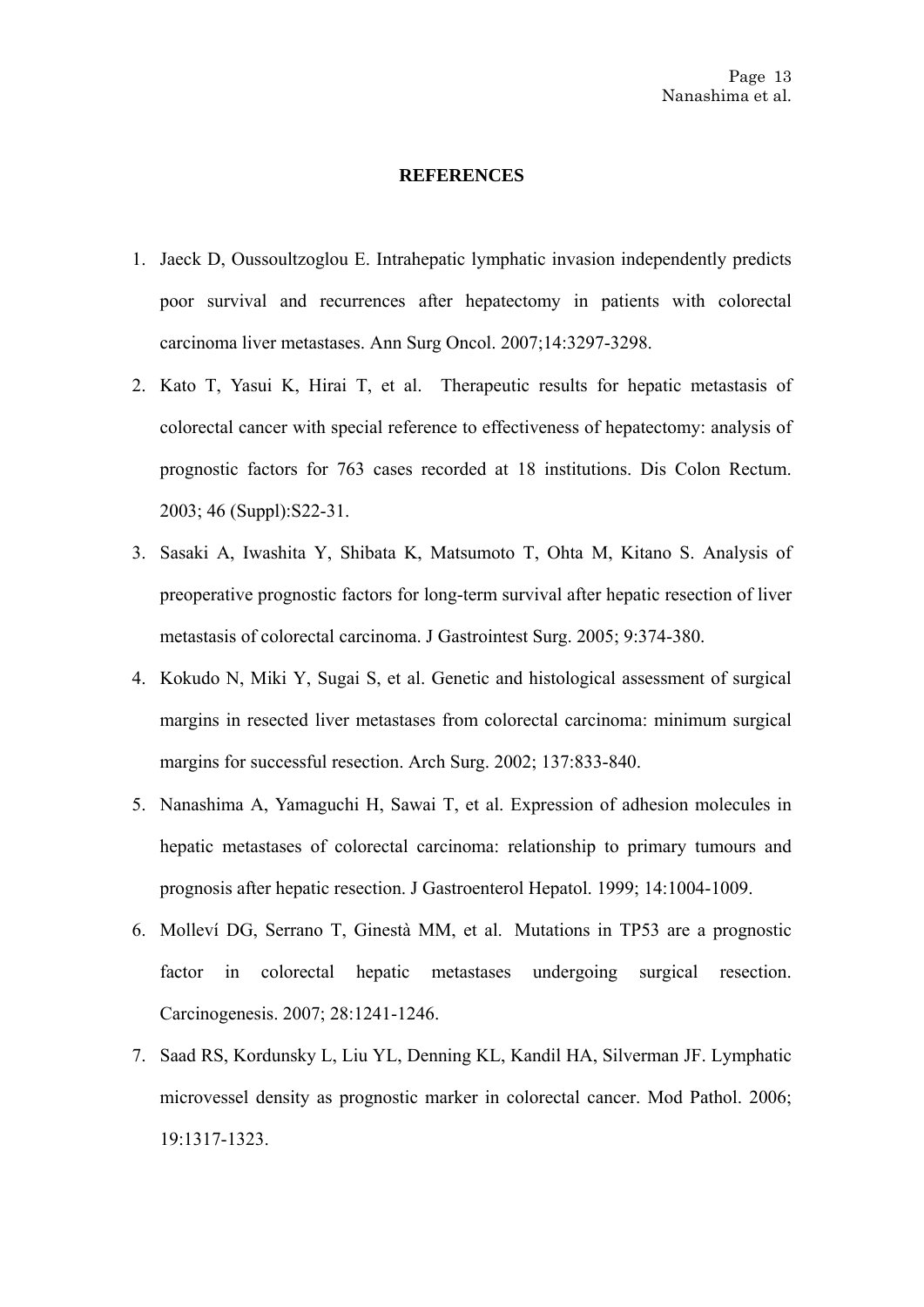- 8. [Tanaka K,](http://www.ncbi.nlm.nih.gov/sites/entrez?Db=pubmed&Cmd=Search&Term=%22Tanaka%20K%22%5BAuthor%5D&itool=EntrezSystem2.PEntrez.Pubmed.Pubmed_ResultsPanel.Pubmed_DiscoveryPanel.Pubmed_RVAbstractPlus) [Shimada H](http://www.ncbi.nlm.nih.gov/sites/entrez?Db=pubmed&Cmd=Search&Term=%22Shimada%20H%22%5BAuthor%5D&itool=EntrezSystem2.PEntrez.Pubmed.Pubmed_ResultsPanel.Pubmed_DiscoveryPanel.Pubmed_RVAbstractPlus), [Fujii Y,](http://www.ncbi.nlm.nih.gov/sites/entrez?Db=pubmed&Cmd=Search&Term=%22Fujii%20Y%22%5BAuthor%5D&itool=EntrezSystem2.PEntrez.Pubmed.Pubmed_ResultsPanel.Pubmed_DiscoveryPanel.Pubmed_RVAbstractPlus) et al. [Pre-hepatectomy prognostic staging to](javascript:AL_get(this,%20)  [determine treatment strategy for colorectal cancer metastases to the liver.](javascript:AL_get(this,%20)  [Langenbecks Arch Surg.](javascript:AL_get(this,%20) 2004;389:371-379.
- 9. Onogawa S, [Kitadai Y](http://www.ncbi.nlm.nih.gov/sites/entrez?Db=pubmed&Cmd=Search&Term=%22Kitadai%20Y%22%5BAuthor%5D&itool=EntrezSystem2.PEntrez.Pubmed.Pubmed_ResultsPanel.Pubmed_DiscoveryPanel.Pubmed_RVAbstractPlus), [Tanaka S](http://www.ncbi.nlm.nih.gov/sites/entrez?Db=pubmed&Cmd=Search&Term=%22Tanaka%20S%22%5BAuthor%5D&itool=EntrezSystem2.PEntrez.Pubmed.Pubmed_ResultsPanel.Pubmed_DiscoveryPanel.Pubmed_RVAbstractPlus), [Kuwai T](http://www.ncbi.nlm.nih.gov/sites/entrez?Db=pubmed&Cmd=Search&Term=%22Kuwai%20T%22%5BAuthor%5D&itool=EntrezSystem2.PEntrez.Pubmed.Pubmed_ResultsPanel.Pubmed_DiscoveryPanel.Pubmed_RVAbstractPlus), [Kimura S](http://www.ncbi.nlm.nih.gov/sites/entrez?Db=pubmed&Cmd=Search&Term=%22Kimura%20S%22%5BAuthor%5D&itool=EntrezSystem2.PEntrez.Pubmed.Pubmed_ResultsPanel.Pubmed_DiscoveryPanel.Pubmed_RVAbstractPlus), [Chayama K](http://www.ncbi.nlm.nih.gov/sites/entrez?Db=pubmed&Cmd=Search&Term=%22Chayama%20K%22%5BAuthor%5D&itool=EntrezSystem2.PEntrez.Pubmed.Pubmed_ResultsPanel.Pubmed_DiscoveryPanel.Pubmed_RVAbstractPlus). Expression of VEGF-C and VEGF-D at the invasive edge correlates with lymph node metastasis and prognosis of patients with colorectal carcinoma. [Cancer Sci.](javascript:AL_get(this,%20) 2004;95:32-39.
- 10. [Barozzi C](http://www.ncbi.nlm.nih.gov/sites/entrez?Db=pubmed&Cmd=Search&Term=%22Barozzi%20C%22%5BAuthor%5D&itool=EntrezSystem2.PEntrez.Pubmed.Pubmed_ResultsPanel.Pubmed_DiscoveryPanel.Pubmed_RVAbstractPlus), [Ravaioli M,](http://www.ncbi.nlm.nih.gov/sites/entrez?Db=pubmed&Cmd=Search&Term=%22Ravaioli%20M%22%5BAuthor%5D&itool=EntrezSystem2.PEntrez.Pubmed.Pubmed_ResultsPanel.Pubmed_DiscoveryPanel.Pubmed_RVAbstractPlus) [D'Errico A](http://www.ncbi.nlm.nih.gov/sites/entrez?Db=pubmed&Cmd=Search&Term=%22D), et al. Relevance of biologic markers in colorectal carcinoma: a comparative study of a broad panel. [Cancer.](javascript:AL_get(this,%20) 2002;94:647-657.
- 11. Ito K, [Hibi K](http://www.ncbi.nlm.nih.gov/sites/entrez?Db=pubmed&Cmd=Search&Term=%22Hibi%20K%22%5BAuthor%5D&itool=EntrezSystem2.PEntrez.Pubmed.Pubmed_ResultsPanel.Pubmed_DiscoveryPanel.Pubmed_RVAbstractPlus), [Ando H,](http://www.ncbi.nlm.nih.gov/sites/entrez?Db=pubmed&Cmd=Search&Term=%22Ando%20H%22%5BAuthor%5D&itool=EntrezSystem2.PEntrez.Pubmed.Pubmed_ResultsPanel.Pubmed_DiscoveryPanel.Pubmed_RVAbstractPlus) et al. Usefulness of analytical CEA doubling time and half-life time for overlooked synchronous metastases in colorectal carcinoma. [Jpn J](javascript:AL_get(this,%20)  [Clin Oncol.](javascript:AL_get(this,%20) 2002;32:54-58.
- 12. [Thelen A](http://www.ncbi.nlm.nih.gov/sites/entrez?Db=pubmed&Cmd=Search&Term=%22Thelen%20A%22%5BAuthor%5D&itool=EntrezSystem2.PEntrez.Pubmed.Pubmed_ResultsPanel.Pubmed_DiscoveryPanel.Pubmed_RVAbstractPlus), [Scholz A](http://www.ncbi.nlm.nih.gov/sites/entrez?Db=pubmed&Cmd=Search&Term=%22Scholz%20A%22%5BAuthor%5D&itool=EntrezSystem2.PEntrez.Pubmed.Pubmed_ResultsPanel.Pubmed_DiscoveryPanel.Pubmed_RVAbstractPlus), [Benckert C,](http://www.ncbi.nlm.nih.gov/sites/entrez?Db=pubmed&Cmd=Search&Term=%22Benckert%20C%22%5BAuthor%5D&itool=EntrezSystem2.PEntrez.Pubmed.Pubmed_ResultsPanel.Pubmed_DiscoveryPanel.Pubmed_RVAbstractPlus) et al. VEGF-D promotes tumor growth and lymphatic spread in a mouse model of hepatocellular carcinoma. [Int J Cancer.](javascript:AL_get(this,%20) 2008;122:2471-2481.
- 13. [Ueda T](http://www.ncbi.nlm.nih.gov/sites/entrez?Db=pubmed&Cmd=Search&Term=%22Ueda%20T%22%5BAuthor%5D&itool=EntrezSystem2.PEntrez.Pubmed.Pubmed_ResultsPanel.Pubmed_DiscoveryPanel.Pubmed_RVAbstractPlus), [Oda T,](http://www.ncbi.nlm.nih.gov/sites/entrez?Db=pubmed&Cmd=Search&Term=%22Oda%20T%22%5BAuthor%5D&itool=EntrezSystem2.PEntrez.Pubmed.Pubmed_ResultsPanel.Pubmed_DiscoveryPanel.Pubmed_RVAbstractPlus) [Kinoshita T,](http://www.ncbi.nlm.nih.gov/sites/entrez?Db=pubmed&Cmd=Search&Term=%22Kinoshita%20T%22%5BAuthor%5D&itool=EntrezSystem2.PEntrez.Pubmed.Pubmed_ResultsPanel.Pubmed_DiscoveryPanel.Pubmed_RVAbstractPlus) et al. Neovascularization in pancreatic ductal adenocarcinoma: Microvessel count analysis, comparison with non-cancerous regions and other types of carcinomas. [Oncol Rep.](javascript:AL_get(this,%20) 2002;9:239-245.
- 14. [Pang RW](http://www.ncbi.nlm.nih.gov/sites/entrez?Db=pubmed&Cmd=Search&Term=%22Pang%20RW%22%5BAuthor%5D&itool=EntrezSystem2.PEntrez.Pubmed.Pubmed_ResultsPanel.Pubmed_DiscoveryPanel.Pubmed_RVAbstractPlus), [Joh JW](http://www.ncbi.nlm.nih.gov/sites/entrez?Db=pubmed&Cmd=Search&Term=%22Joh%20JW%22%5BAuthor%5D&itool=EntrezSystem2.PEntrez.Pubmed.Pubmed_ResultsPanel.Pubmed_DiscoveryPanel.Pubmed_RVAbstractPlus), [Johnson PJ](http://www.ncbi.nlm.nih.gov/sites/entrez?Db=pubmed&Cmd=Search&Term=%22Johnson%20PJ%22%5BAuthor%5D&itool=EntrezSystem2.PEntrez.Pubmed.Pubmed_ResultsPanel.Pubmed_DiscoveryPanel.Pubmed_RVAbstractPlus), [Monden M](http://www.ncbi.nlm.nih.gov/sites/entrez?Db=pubmed&Cmd=Search&Term=%22Monden%20M%22%5BAuthor%5D&itool=EntrezSystem2.PEntrez.Pubmed.Pubmed_ResultsPanel.Pubmed_DiscoveryPanel.Pubmed_RVAbstractPlus), [Pawlik TM,](http://www.ncbi.nlm.nih.gov/sites/entrez?Db=pubmed&Cmd=Search&Term=%22Pawlik%20TM%22%5BAuthor%5D&itool=EntrezSystem2.PEntrez.Pubmed.Pubmed_ResultsPanel.Pubmed_DiscoveryPanel.Pubmed_RVAbstractPlus) [Poon RT](http://www.ncbi.nlm.nih.gov/sites/entrez?Db=pubmed&Cmd=Search&Term=%22Poon%20RT%22%5BAuthor%5D&itool=EntrezSystem2.PEntrez.Pubmed.Pubmed_ResultsPanel.Pubmed_DiscoveryPanel.Pubmed_RVAbstractPlus). Biology of hepatocellular carcinoma. [Ann Surg Oncol.](javascript:AL_get(this,%20) 2008;15:962-971.
- 15. [Sun B](http://www.ncbi.nlm.nih.gov/sites/entrez?Db=pubmed&Cmd=Search&Term=%22Sun%20B%22%5BAuthor%5D&itool=EntrezSystem2.PEntrez.Pubmed.Pubmed_ResultsPanel.Pubmed_DiscoveryPanel.Pubmed_RVAbstractPlus), [Zhang S](http://www.ncbi.nlm.nih.gov/sites/entrez?Db=pubmed&Cmd=Search&Term=%22Zhang%20S%22%5BAuthor%5D&itool=EntrezSystem2.PEntrez.Pubmed.Pubmed_ResultsPanel.Pubmed_DiscoveryPanel.Pubmed_RVAbstractPlus), [Zhang D](http://www.ncbi.nlm.nih.gov/sites/entrez?Db=pubmed&Cmd=Search&Term=%22Zhang%20D%22%5BAuthor%5D&itool=EntrezSystem2.PEntrez.Pubmed.Pubmed_ResultsPanel.Pubmed_DiscoveryPanel.Pubmed_RVAbstractPlus), et al. Vasculogenic mimicry is associated with high tumor grade, invasion and metastasis, and short survival in patients with hepatocellular carcinoma. [Oncol Rep.](javascript:AL_get(this,%20) 2006;16:693-698.
- 16. [Nanashima A,](http://www.ncbi.nlm.nih.gov/sites/entrez?Db=pubmed&Cmd=Search&Term=%22Nanashima%20A%22%5BAuthor%5D&itool=EntrezSystem2.PEntrez.Pubmed.Pubmed_ResultsPanel.Pubmed_DiscoveryPanel.Pubmed_RVAbstractPlus) [Ito M](http://www.ncbi.nlm.nih.gov/sites/entrez?Db=pubmed&Cmd=Search&Term=%22Ito%20M%22%5BAuthor%5D&itool=EntrezSystem2.PEntrez.Pubmed.Pubmed_ResultsPanel.Pubmed_DiscoveryPanel.Pubmed_RVAbstractPlus), [Sekine I,](http://www.ncbi.nlm.nih.gov/sites/entrez?Db=pubmed&Cmd=Search&Term=%22Sekine%20I%22%5BAuthor%5D&itool=EntrezSystem2.PEntrez.Pubmed.Pubmed_ResultsPanel.Pubmed_DiscoveryPanel.Pubmed_RVAbstractPlus) et al. Significance of angiogenic factors in liver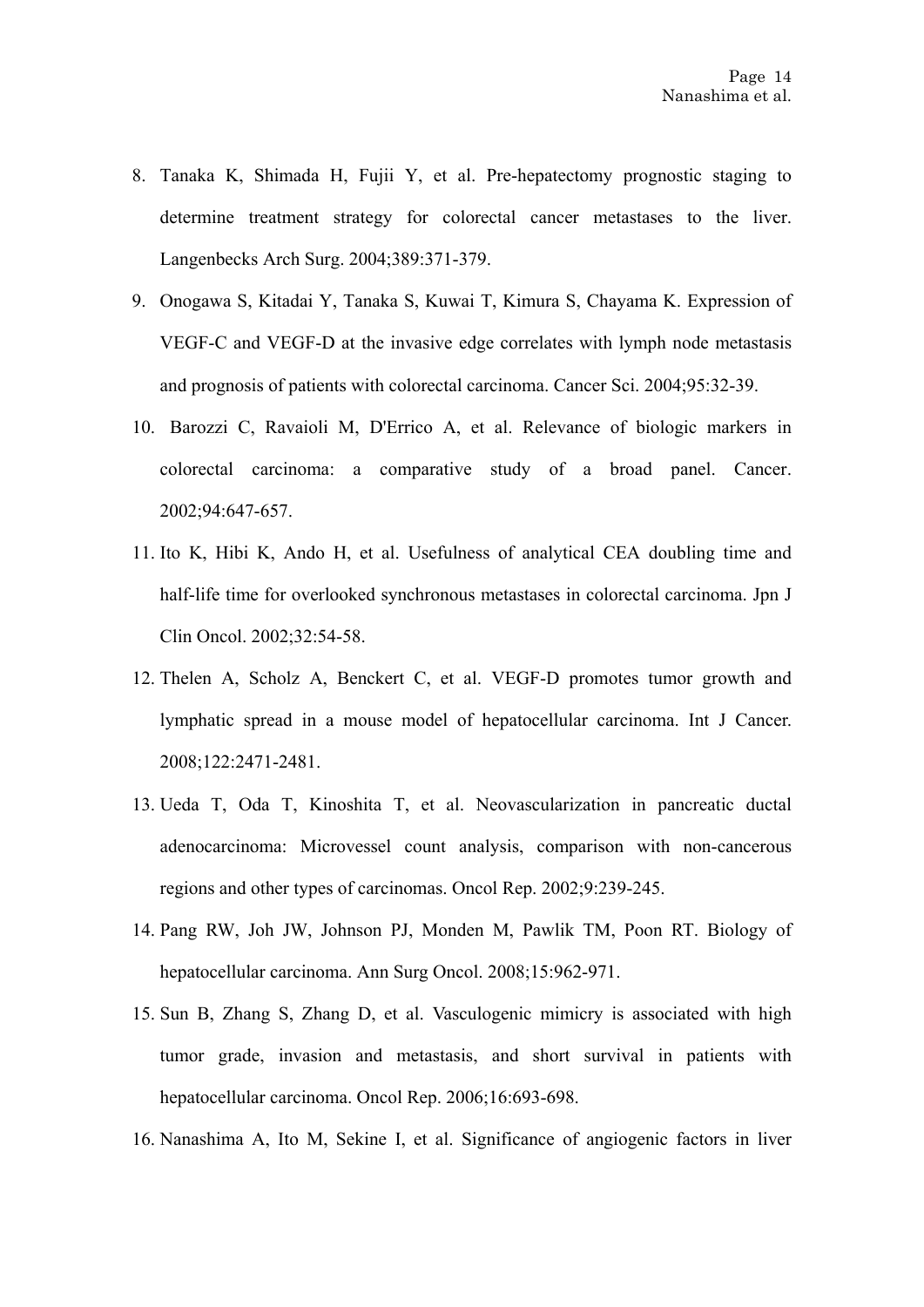metastatic tumors originating from colorectal cancers. Dig Dis Sci. 1998;43:2634-2640.

- 17. [Nanashima A,](http://www.ncbi.nlm.nih.gov/sites/entrez?Db=pubmed&Cmd=Search&Term=%22Nanashima%20A%22%5BAuthor%5D&itool=EntrezSystem2.PEntrez.Pubmed.Pubmed_ResultsPanel.Pubmed_DiscoveryPanel.Pubmed_RVAbstractPlus) [Yamaguchi H,](http://www.ncbi.nlm.nih.gov/sites/entrez?Db=pubmed&Cmd=Search&Term=%22Yamaguchi%20H%22%5BAuthor%5D&itool=EntrezSystem2.PEntrez.Pubmed.Pubmed_ResultsPanel.Pubmed_DiscoveryPanel.Pubmed_RVAbstractPlus) [Sawai T](http://www.ncbi.nlm.nih.gov/sites/entrez?Db=pubmed&Cmd=Search&Term=%22Sawai%20T%22%5BAuthor%5D&itool=EntrezSystem2.PEntrez.Pubmed.Pubmed_ResultsPanel.Pubmed_DiscoveryPanel.Pubmed_RVAbstractPlus), et al. Prognostic factors in hepatic metastases of colorectal carcinoma: immunohistochemical analysis of tumor biological factors. [Dig Dis Sci.](javascript:AL_get(this,%20) 2001;46:1623-1628.
- 18. Japanese Society for Cancer of the Colon and Rectum. 3.2.2 In: Mutoh T ed. General Rules for Clinical and Pathological Studies on Cancer of the Colon, Rectum and Anus (in Japanese). 7th ed. Tokyo: Kanehara & Co., Ltd.; 2006, 14-15.
- 19. [Nash AD](http://www.ncbi.nlm.nih.gov/sites/entrez?Db=pubmed&Cmd=Search&Term=%22Nash%20AD%22%5BAuthor%5D&itool=EntrezSystem2.PEntrez.Pubmed.Pubmed_ResultsPanel.Pubmed_DiscoveryPanel.Pubmed_RVAbstractPlus), [Baca M,](http://www.ncbi.nlm.nih.gov/sites/entrez?Db=pubmed&Cmd=Search&Term=%22Baca%20M%22%5BAuthor%5D&itool=EntrezSystem2.PEntrez.Pubmed.Pubmed_ResultsPanel.Pubmed_DiscoveryPanel.Pubmed_RVAbstractPlus) [Wright C](http://www.ncbi.nlm.nih.gov/sites/entrez?Db=pubmed&Cmd=Search&Term=%22Wright%20C%22%5BAuthor%5D&itool=EntrezSystem2.PEntrez.Pubmed.Pubmed_ResultsPanel.Pubmed_DiscoveryPanel.Pubmed_RVAbstractPlus), [Scotney PD.](http://www.ncbi.nlm.nih.gov/sites/entrez?Db=pubmed&Cmd=Search&Term=%22Scotney%20PD%22%5BAuthor%5D&itool=EntrezSystem2.PEntrez.Pubmed.Pubmed_ResultsPanel.Pubmed_DiscoveryPanel.Pubmed_RVAbstractPlus) The biology of vascular endothelial growth factor-B (VEGF-B). [Pulm Pharmacol Ther.](javascript:AL_get(this,%20) 2006;19:61-69.
- 20. Takeda A, [Shimada H,](http://www.ncbi.nlm.nih.gov/sites/entrez?Db=pubmed&Cmd=Search&Term=%22Shimada%20H%22%5BAuthor%5D&itool=EntrezSystem2.PEntrez.Pubmed.Pubmed_ResultsPanel.Pubmed_DiscoveryPanel.Pubmed_RVAbstractPlus) [Imaseki H,](http://www.ncbi.nlm.nih.gov/sites/entrez?Db=pubmed&Cmd=Search&Term=%22Imaseki%20H%22%5BAuthor%5D&itool=EntrezSystem2.PEntrez.Pubmed.Pubmed_ResultsPanel.Pubmed_DiscoveryPanel.Pubmed_RVAbstractPlus) et al. Clinical significance of serum vascular endothelial growth factor in colorectal cancer patients: correlation with clinicopathological factors and tumor markers. [Oncol Rep.](javascript:AL_get(this,%20) 2000;7:333-338.
- 21. Nanashima A, Yoshinaga M, Yamaguchi H, et al. An immunohistochemical study of tumor vascularity and proliferation activity in cholangiocellular carcinoma: Relationship to clinicopathologic factors and prognosis after hepatic resection. Acta Med Nagasaki 2003;48;23-27.
- 22. Fortner JG, Silva JS, Golbey RB, et al. Multivariate analysis of a personal series of 247 consecutive patients with liver metastases from colorectal cancer. I. Treatment by hepatic resection. Ann Surg 1984;199:306-316.
- 23. Iwatsuki S, Esquivel CO, Gordon RD, et al. Liver resection for metastatic colorectal cancer. Surgery 1986;100:804-810.
- 24. Nordlinger B, Guiguet M, Vaillant JC, et al. Surgical resection of colorectal carcinoma metastases to the liver. A prognostic scoring system to improve case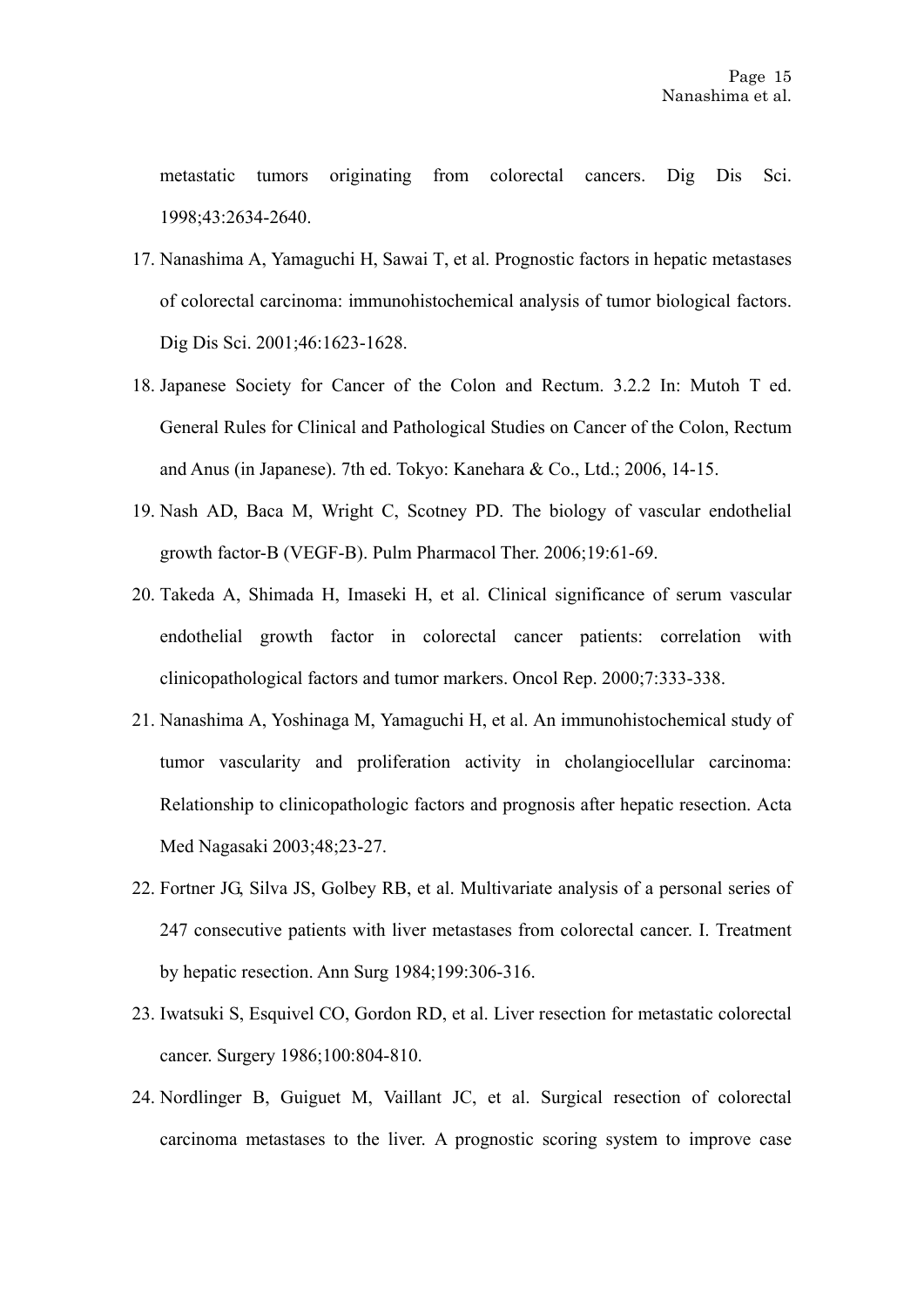selection, based on 1568 patients. Association Francaise de Chirurgie. Cancer 1996;77:1254-1262.

- 25. Jaeck D, Bachellier P, Guiguet M, et al. Long-term survival following resection of colorectal hepatic metastases. Association Francaise de Chirurgie. Br J Surg 1997;84:977-980.
- 26. Cady B, Jenkins RL, Steele GD Jr, et al. Surgical margin in hepatic resection for colorectal metastasis: a critical and improvable determinant of outcome. Ann Surg 1998;227:566-571.
- 27. Fong Y, Fortner J, Sun RL, et al. Clinical score for predicting recurrence after hepatic resection for metastatic colorectal cancer: analysis of 1001 consecutive cases. Ann Surg 1999;230:309-318.
- 28. Minagawa M, Makuuchi M, Torzilli G, et al. Extension of the frontiers of surgical indications in the treatment of liver metastases from colorectal cancer: long-term results. Ann Surg 2000;231:487-499.
- 29. Choti MA, Sitzmann JV, Tiburi MF, et al. Trends in long-term survival following liver resection for hepatic colorectal metastases. Ann Surg 2002;235:759-766.
- 30. [Nagashima I,](http://www.ncbi.nlm.nih.gov/sites/entrez?Db=pubmed&Cmd=Search&Term=%22Nagashima%20I%22%5BAuthor%5D&itool=EntrezSystem2.PEntrez.Pubmed.Pubmed_ResultsPanel.Pubmed_DiscoveryPanel.Pubmed_RVAbstractPlus) [Takada T](http://www.ncbi.nlm.nih.gov/sites/entrez?Db=pubmed&Cmd=Search&Term=%22Takada%20T%22%5BAuthor%5D&itool=EntrezSystem2.PEntrez.Pubmed.Pubmed_ResultsPanel.Pubmed_DiscoveryPanel.Pubmed_RVAbstractPlus), Matsuda K, et al. A new scoring system to classify patients with colorectal liver metastases: proposal of criteria to select candidates for hepatic resection. [J Hepatobiliary Pancreat Surg.](javascript:AL_get(this,%20) 2004;11:79-83.
- 31. [Korita PV](http://www.ncbi.nlm.nih.gov/sites/entrez?Db=pubmed&Cmd=Search&Term=%22Korita%20PV%22%5BAuthor%5D&itool=EntrezSystem2.PEntrez.Pubmed.Pubmed_ResultsPanel.Pubmed_DiscoveryPanel.Pubmed_RVAbstractPlus), [Wakai T,](http://www.ncbi.nlm.nih.gov/sites/entrez?Db=pubmed&Cmd=Search&Term=%22Wakai%20T%22%5BAuthor%5D&itool=EntrezSystem2.PEntrez.Pubmed.Pubmed_ResultsPanel.Pubmed_DiscoveryPanel.Pubmed_RVAbstractPlus) [Shirai Y,](http://www.ncbi.nlm.nih.gov/sites/entrez?Db=pubmed&Cmd=Search&Term=%22Shirai%20Y%22%5BAuthor%5D&itool=EntrezSystem2.PEntrez.Pubmed.Pubmed_ResultsPanel.Pubmed_DiscoveryPanel.Pubmed_RVAbstractPlus) et al. Intrahepatic lymphatic invasion independently predicts poor survival and recurrences after hepatectomy in patients with colorectal carcinoma liver metastases. Ann Surg Oncol. 2007;14:3472-3480.
- 32. [Okano K,](http://www.ncbi.nlm.nih.gov/sites/entrez?Db=pubmed&Cmd=Search&Term=%22Okano%20K%22%5BAuthor%5D&itool=EntrezSystem2.PEntrez.Pubmed.Pubmed_ResultsPanel.Pubmed_DiscoveryPanel.Pubmed_RVAbstractPlus) [Yamamoto J](http://www.ncbi.nlm.nih.gov/sites/entrez?Db=pubmed&Cmd=Search&Term=%22Yamamoto%20J%22%5BAuthor%5D&itool=EntrezSystem2.PEntrez.Pubmed.Pubmed_ResultsPanel.Pubmed_DiscoveryPanel.Pubmed_RVAbstractPlus), [Kosuge T](http://www.ncbi.nlm.nih.gov/sites/entrez?Db=pubmed&Cmd=Search&Term=%22Kosuge%20T%22%5BAuthor%5D&itool=EntrezSystem2.PEntrez.Pubmed.Pubmed_ResultsPanel.Pubmed_DiscoveryPanel.Pubmed_RVAbstractPlus), et al. Fibrous pseudocapsule of metastatic liver tumors from colorectal carcinoma. Clinicopathologic study of 152 first resection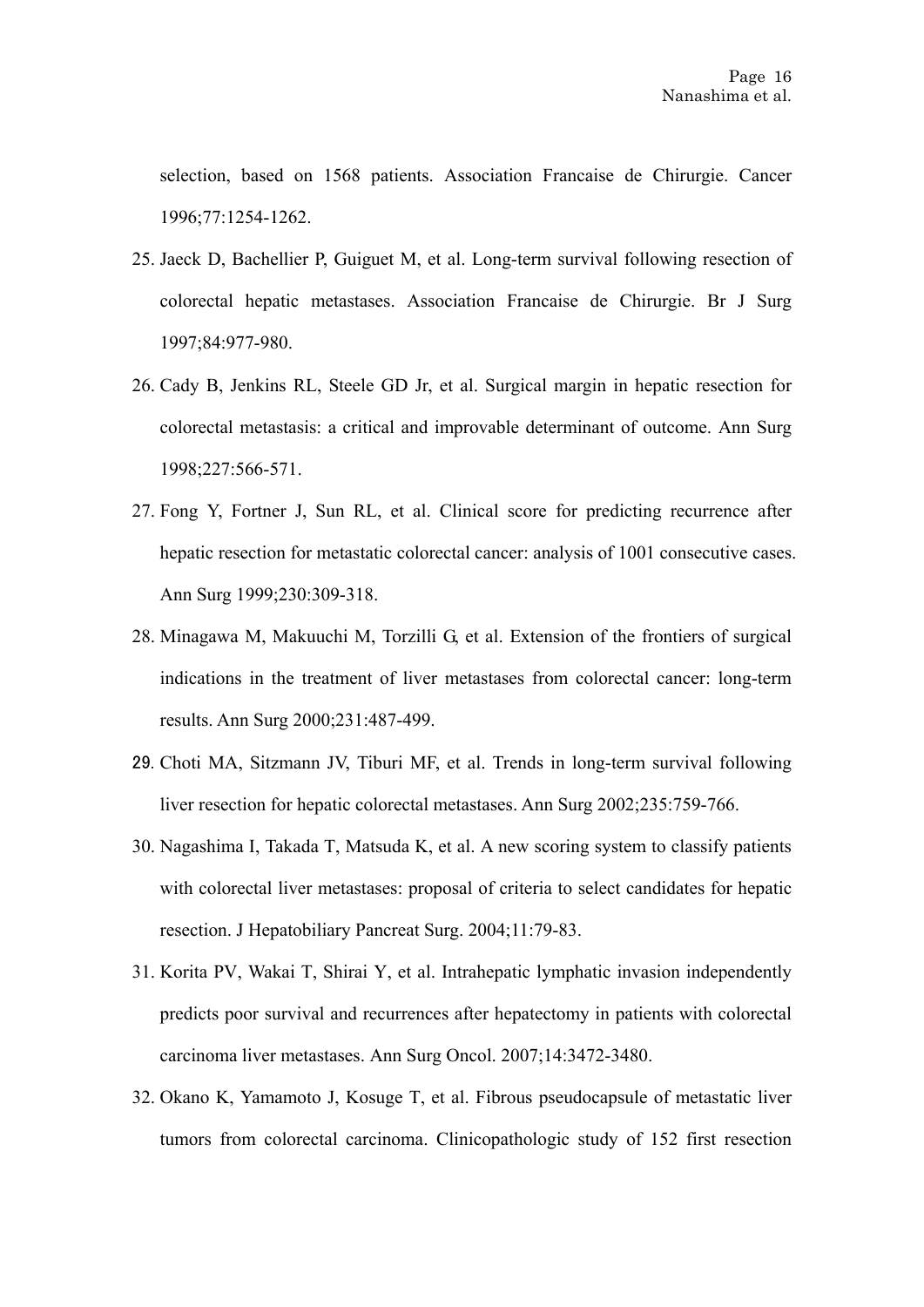cases. Cancer. 2000;89:267-275.

- 33. [Kokudo N](http://www.ncbi.nlm.nih.gov/sites/entrez?Db=pubmed&Cmd=Search&Term=%22Kokudo%20N%22%5BAuthor%5D&itool=EntrezSystem2.PEntrez.Pubmed.Pubmed_ResultsPanel.Pubmed_DiscoveryPanel.Pubmed_RVAbstractPlus), [Miki Y,](http://www.ncbi.nlm.nih.gov/sites/entrez?Db=pubmed&Cmd=Search&Term=%22Miki%20Y%22%5BAuthor%5D&itool=EntrezSystem2.PEntrez.Pubmed.Pubmed_ResultsPanel.Pubmed_DiscoveryPanel.Pubmed_RVAbstractPlus) [Sugai S,](http://www.ncbi.nlm.nih.gov/sites/entrez?Db=pubmed&Cmd=Search&Term=%22Sugai%20S%22%5BAuthor%5D&itool=EntrezSystem2.PEntrez.Pubmed.Pubmed_ResultsPanel.Pubmed_DiscoveryPanel.Pubmed_RVAbstractPlus) et al. Genetic and histological assessment of surgical margins in resected liver metastases from colorectal carcinoma: minimum surgical margins for successful resection. [Arch Surg.](javascript:AL_get(this,%20) 2002;137:833-840.
- 34. Nagashima I, Takada T, Matsuda K, et al. A new scoring system to classify patients with colorectal liver metastases: proposal of criteria to select candidates for hepatic resection. J Hepatobiliary Pancreat Surg 2004;11:79-83.
- 35. [Chan LS](http://www.ncbi.nlm.nih.gov/sites/entrez?Db=pubmed&Cmd=Search&Term=%22Chan%20LS%22%5BAuthor%5D&itool=EntrezSystem2.PEntrez.Pubmed.Pubmed_ResultsPanel.Pubmed_DiscoveryPanel.Pubmed_RVAbstractPlus), [Malcontenti-Wilson C](http://www.ncbi.nlm.nih.gov/sites/entrez?Db=pubmed&Cmd=Search&Term=%22Malcontenti-Wilson%20C%22%5BAuthor%5D&itool=EntrezSystem2.PEntrez.Pubmed.Pubmed_ResultsPanel.Pubmed_DiscoveryPanel.Pubmed_RVAbstractPlus), [Muralidharan V](http://www.ncbi.nlm.nih.gov/sites/entrez?Db=pubmed&Cmd=Search&Term=%22Muralidharan%20V%22%5BAuthor%5D&itool=EntrezSystem2.PEntrez.Pubmed.Pubmed_ResultsPanel.Pubmed_DiscoveryPanel.Pubmed_RVAbstractPlus), [Christophi C.](http://www.ncbi.nlm.nih.gov/sites/entrez?Db=pubmed&Cmd=Search&Term=%22Christophi%20C%22%5BAuthor%5D&itool=EntrezSystem2.PEntrez.Pubmed.Pubmed_ResultsPanel.Pubmed_DiscoveryPanel.Pubmed_RVAbstractPlus) Effect of vascular targeting agent Oxi4503 on tumor cell kinetics in a mouse model of colorectal liver metastasis. [Anticancer Res.](javascript:AL_get(this,%20) 2007;27:2317-2323.
- 36. [Duff SE](http://www.ncbi.nlm.nih.gov/sites/entrez?Db=pubmed&Cmd=Search&Term=%22Duff%20SE%22%5BAuthor%5D&itool=EntrezSystem2.PEntrez.Pubmed.Pubmed_ResultsPanel.Pubmed_DiscoveryPanel.Pubmed_RVAbstractPlus), [Jeziorska M](http://www.ncbi.nlm.nih.gov/sites/entrez?Db=pubmed&Cmd=Search&Term=%22Jeziorska%20M%22%5BAuthor%5D&itool=EntrezSystem2.PEntrez.Pubmed.Pubmed_ResultsPanel.Pubmed_DiscoveryPanel.Pubmed_RVAbstractPlus), [Rosa DD](http://www.ncbi.nlm.nih.gov/sites/entrez?Db=pubmed&Cmd=Search&Term=%22Rosa%20DD%22%5BAuthor%5D&itool=EntrezSystem2.PEntrez.Pubmed.Pubmed_ResultsPanel.Pubmed_DiscoveryPanel.Pubmed_RVAbstractPlus), et al. Vascular endothelial growth factors and receptors in colorectal cancer: implications for anti-angiogenic therapy. [Eur J](javascript:AL_get(this,%20)  [Cancer.](javascript:AL_get(this,%20) 2006;42:112-117.
- 37. [Board RE,](http://www.ncbi.nlm.nih.gov/sites/entrez?Db=pubmed&Cmd=Search&Term=%22Board%20RE%22%5BAuthor%5D&itool=EntrezSystem2.PEntrez.Pubmed.Pubmed_ResultsPanel.Pubmed_DiscoveryPanel.Pubmed_RVAbstractPlus) [Valle JW.](http://www.ncbi.nlm.nih.gov/sites/entrez?Db=pubmed&Cmd=Search&Term=%22Valle%20JW%22%5BAuthor%5D&itool=EntrezSystem2.PEntrez.Pubmed.Pubmed_ResultsPanel.Pubmed_DiscoveryPanel.Pubmed_RVAbstractPlus) Metastatic colorectal cancer: current systemic treatment options. [Drugs.](javascript:AL_get(this,%20) 2007;67:1851-1867.
- 38. [Tappenden P](http://www.ncbi.nlm.nih.gov/sites/entrez?Db=pubmed&Cmd=Search&Term=%22Tappenden%20P%22%5BAuthor%5D&itool=EntrezSystem2.PEntrez.Pubmed.Pubmed_ResultsPanel.Pubmed_DiscoveryPanel.Pubmed_RVAbstractPlus), [Jones R,](http://www.ncbi.nlm.nih.gov/sites/entrez?Db=pubmed&Cmd=Search&Term=%22Jones%20R%22%5BAuthor%5D&itool=EntrezSystem2.PEntrez.Pubmed.Pubmed_ResultsPanel.Pubmed_DiscoveryPanel.Pubmed_RVAbstractPlus) [Paisley S](http://www.ncbi.nlm.nih.gov/sites/entrez?Db=pubmed&Cmd=Search&Term=%22Paisley%20S%22%5BAuthor%5D&itool=EntrezSystem2.PEntrez.Pubmed.Pubmed_ResultsPanel.Pubmed_DiscoveryPanel.Pubmed_RVAbstractPlus), [Carroll C](http://www.ncbi.nlm.nih.gov/sites/entrez?Db=pubmed&Cmd=Search&Term=%22Carroll%20C%22%5BAuthor%5D&itool=EntrezSystem2.PEntrez.Pubmed.Pubmed_ResultsPanel.Pubmed_DiscoveryPanel.Pubmed_RVAbstractPlus). Systematic review and economic evaluation of bevacizumab and cetuximab for the treatment of metastatic colorectal cancer. [Health Technol Assess.](javascript:AL_get(this,%20) 2007;11:1-128.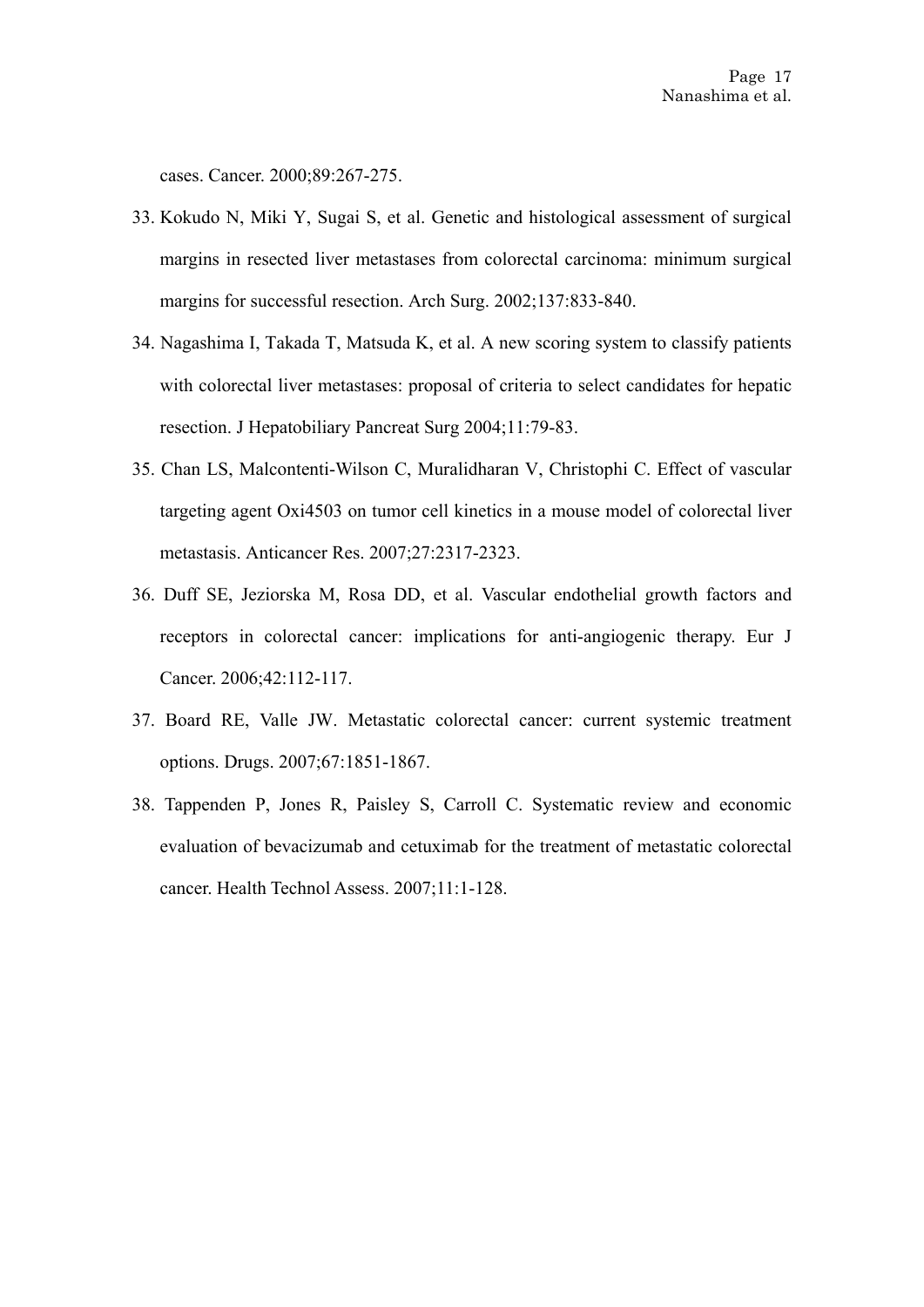## **FIGURE LEGEND**

**Fig.1.** Disease-free and overall survivals after hepatectomy in patients with metastatic liver carcinoma compared to microvessel count. Cut-off level of MVC was set at a 409/mm2 . A solid line shows a lower MVC and a dotted line shows a higher MVC.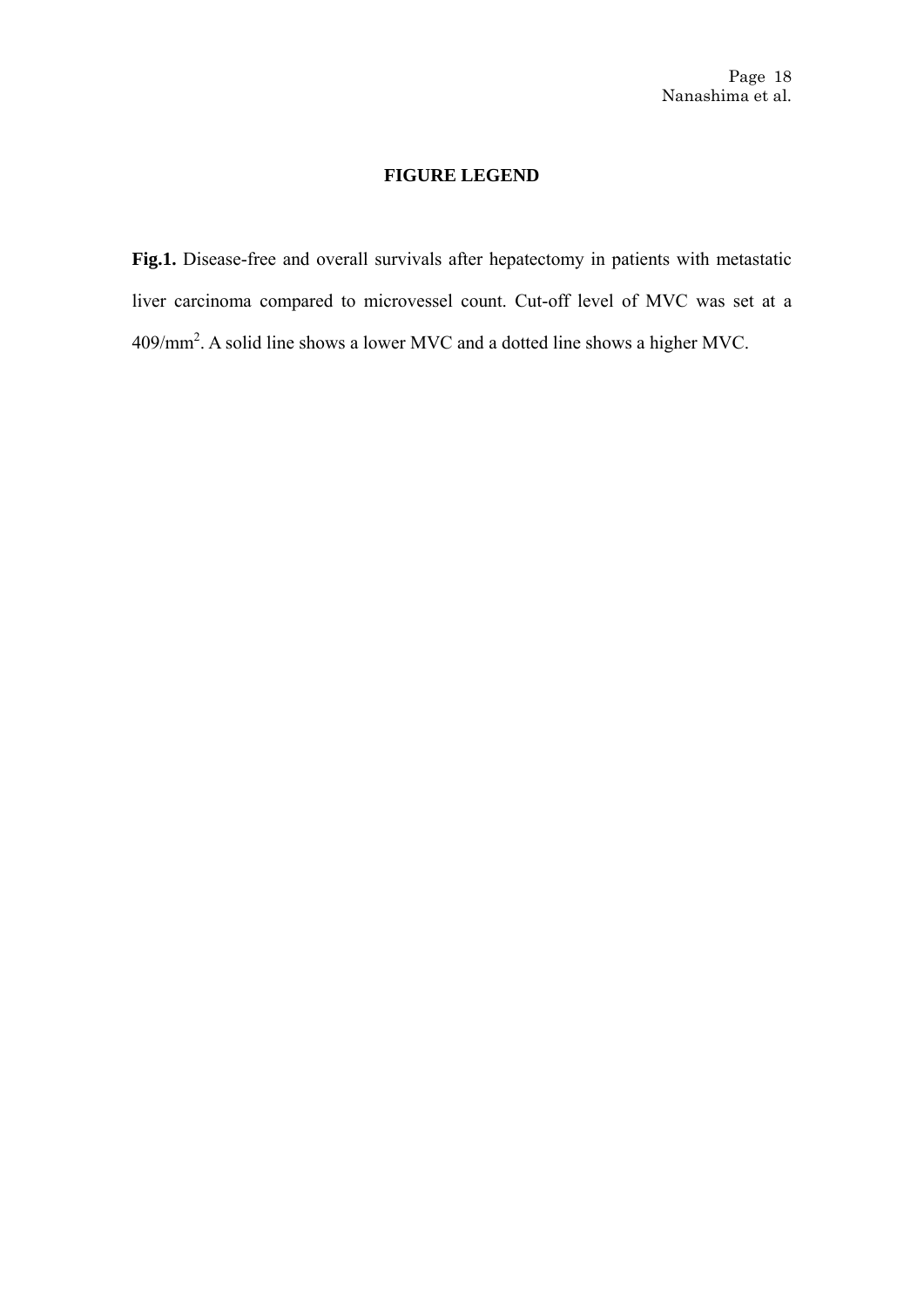**TABLE 1.** *Definition and criteria used in the original and revised H-number grading system for liver metastasis.*

H-number system†

- HX Liver metastasis, unknown
- H0 No liver metastasis
- H1 Some metastases ( $\leq$ 4 lesions) and size of the largest tumor  $\leq$ 5 cm
- H<sub>2</sub> Except H<sub>1</sub>, H<sub>3</sub>
- H3 Some metastases  $(\geq 5)$  and size of the largest tumor  $> 5$  cm

**† ;** the H-number of *General Rules for Clinical and Pathologic studies on Cancer of the Colon, Rectum and Anus* in 2006 <sup>18</sup>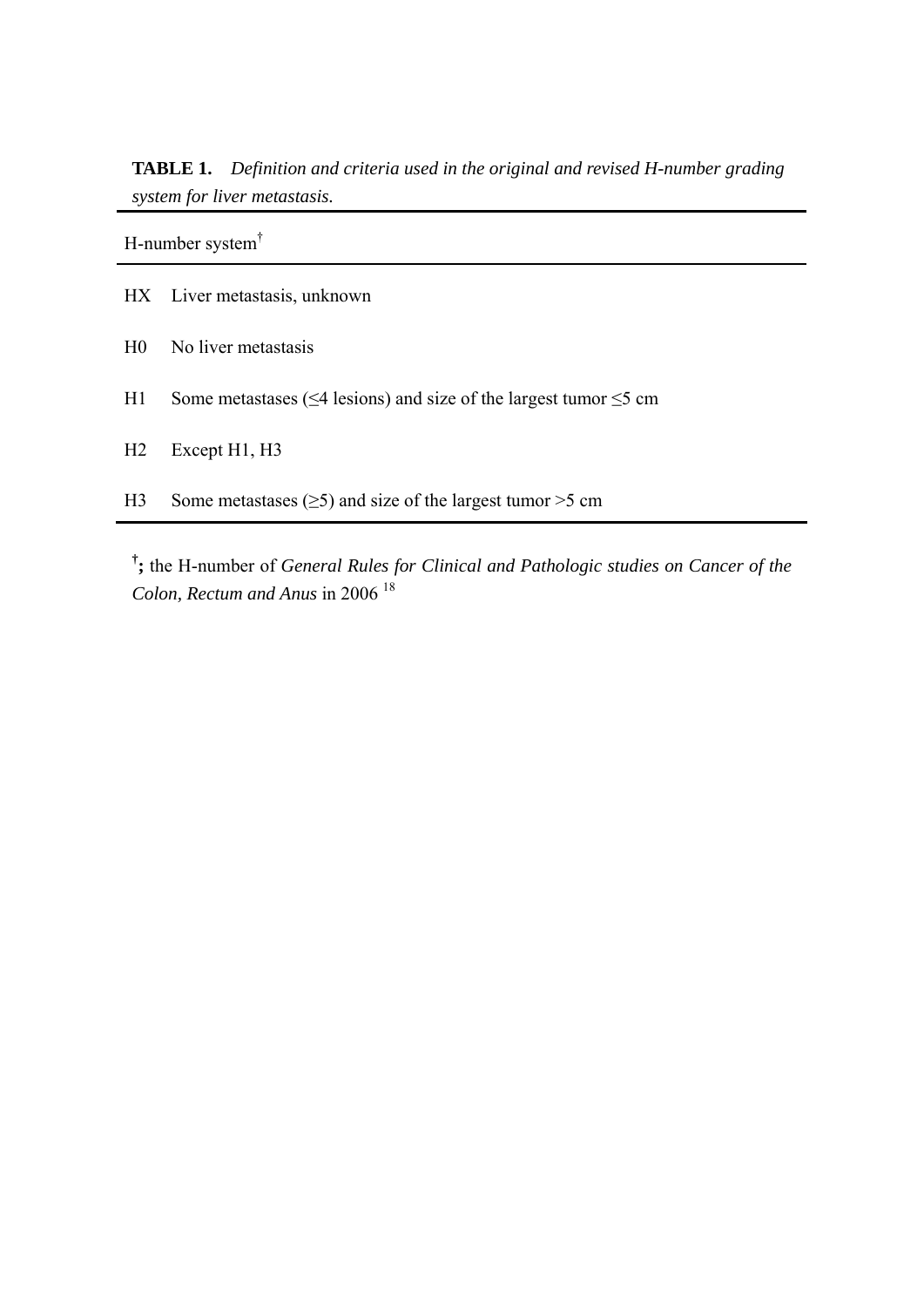|                                   | Microvessel count $(\text{/mm}^2)$ | P value |
|-----------------------------------|------------------------------------|---------|
| Gender                            |                                    |         |
| Male/Female                       | $225 \pm 106 / 250 \pm 138$        | 0.60    |
| Age                               |                                    |         |
| >60 y.o/ ≤60 y.o                  | $252 \pm 125 / 227 \pm 113$        | 0.34    |
| Preoperative CEA                  |                                    |         |
| $\langle$ 15ng/ml/ $\geq$ 15ng/ml | 219±107 / 220±123                  | 0.95    |
| Node status of primary carcinoma  |                                    |         |
| No/Yes                            | 238±105 / 239±119                  | 0.67    |
| Time of liver metastasis          |                                    |         |
| Synchronous/Metachronous          | 249±107 / 225±120                  | 0.12    |
| Number of tumor                   |                                    |         |
| Solitary/Multiple                 | $224\pm119/242\pm120$              | 0.49    |
| Location of tumor                 |                                    |         |
| Unilobar / Bilobar                | $225 \pm 105 / 263 \pm 131$        | 0.36    |
| H classification                  |                                    |         |
| H1/H2/H3                          | 224±112 / 238±125 / 275±143        | 0.48    |
| Histological differentiation      |                                    |         |
| Well/Moderately/Poorly            | $200\pm56/238\pm120/300\pm144$     | 0.23    |
| Vascular invasion                 |                                    |         |
| No/Yes                            | $213\pm138/220\pm118$              | 0.68    |
| Fibrous pseudo-capsular formation |                                    |         |
| No/Yes                            | 237±121 / 256±100                  | 0.43    |
| Postoperative tumor recurrence    |                                    |         |
| No/Yes                            | 224±94 / 250±116                   | 0.46    |

**TABLE 2.** *Relationship between microvessel density and clinicopathological factors in MLC*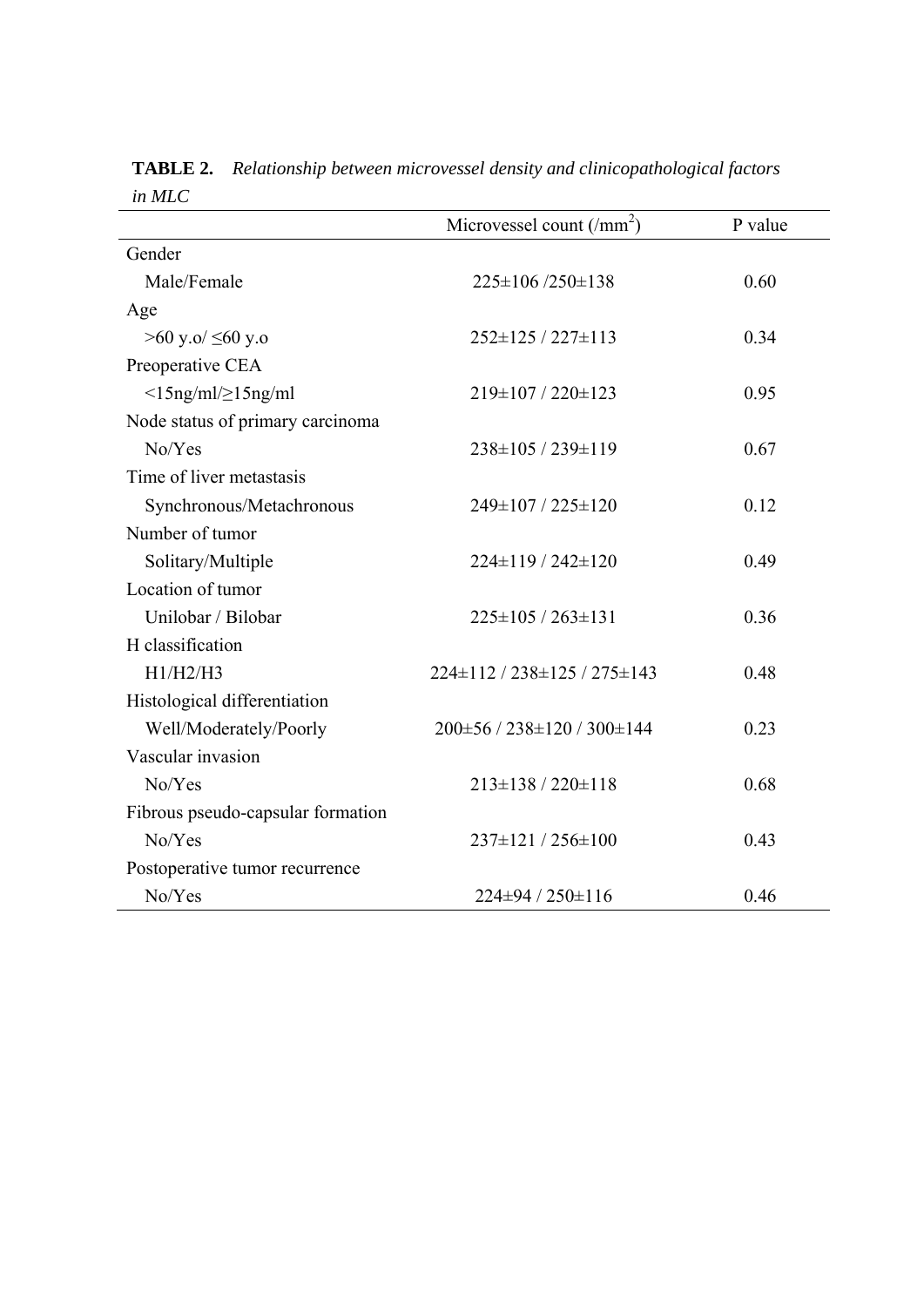**TABLE 3.** *Relationship between clinicopathological factors and survival rates in MLC* 

|                                   | Disease-free survival        | P value | Overall survival             | P value |
|-----------------------------------|------------------------------|---------|------------------------------|---------|
|                                   | rates $(5 \text{ years:} %)$ |         | rates $(5 \text{ years:} %)$ |         |
| Gender                            |                              |         |                              |         |
| Male/Female                       | 10/16                        | 0.13    | 39/36                        | 0.81    |
| Age (years)                       |                              |         |                              |         |
| $>60$ / $\leq 60$                 | 11/17                        | 0.10    | 25/42                        | 0.11    |
| Preoperative CEA (ng/ml)          |                              |         |                              |         |
| $>15 / \leq 15$                   | 23/10                        | 0.010   | 38/31                        | 0.084   |
| Node status of primary cancer     |                              |         |                              |         |
| No / Yes                          | 34/8                         | 0.088   | 49/30                        | 0.12    |
| Time of liver metastasis          |                              |         |                              |         |
| Simultaneous/Metachronous         | 19/8                         | 0.87    | 39/33                        | 0.37    |
| Number of tumor                   |                              |         |                              |         |
| 1 / $\geq$ 2                      | 24/6                         | 0.009   | 40/34                        | 0.26    |
| Size of tumor (mm)                |                              |         |                              |         |
| 50/50                             | 17/13                        | 0.78    | 35/41                        | 0.94    |
| Distribution                      |                              |         |                              |         |
| Unilobar / Bilobar                | 24/6                         | 0.002   | 41/28                        | 0.045   |
| H classification                  |                              |         |                              |         |
| H1 / H2 / H3                      | 28/0/8                       | < 0.001 | 48/21/21                     | 0.018   |
| Histological differentiation      |                              |         |                              |         |
| Well/Moderately/Poorly            | 18/14/12                     | 0.30    | 47/42/17                     | 0.033   |
| Vascular invasion                 |                              |         |                              |         |
| No / Yes                          | 33/8                         | 0.47    | 34/21                        | 0.36    |
| Fibrous pseudo-capsular formation |                              |         |                              |         |
| No / Yes                          | 14/25                        | 0.066   | 21/69                        | 0.005   |
| Microvessel counts, $CD34/(mm^2)$ |                              |         |                              |         |
| $< 238$ / $\geq 238$              | 19/0                         | 0.034   | 42/13                        | 0.022   |
| Surgical margin (mm)              |                              |         |                              |         |
| $5 / \ge 5$                       | 9/22                         | 0.079   | 24/48                        | 0.011   |
| Postoperative chemotherapy        |                              |         |                              |         |
| No / Yes                          | 21/13                        | 0.82    | 38/37                        | 0.78    |

CEA: carcinoembryonic antigen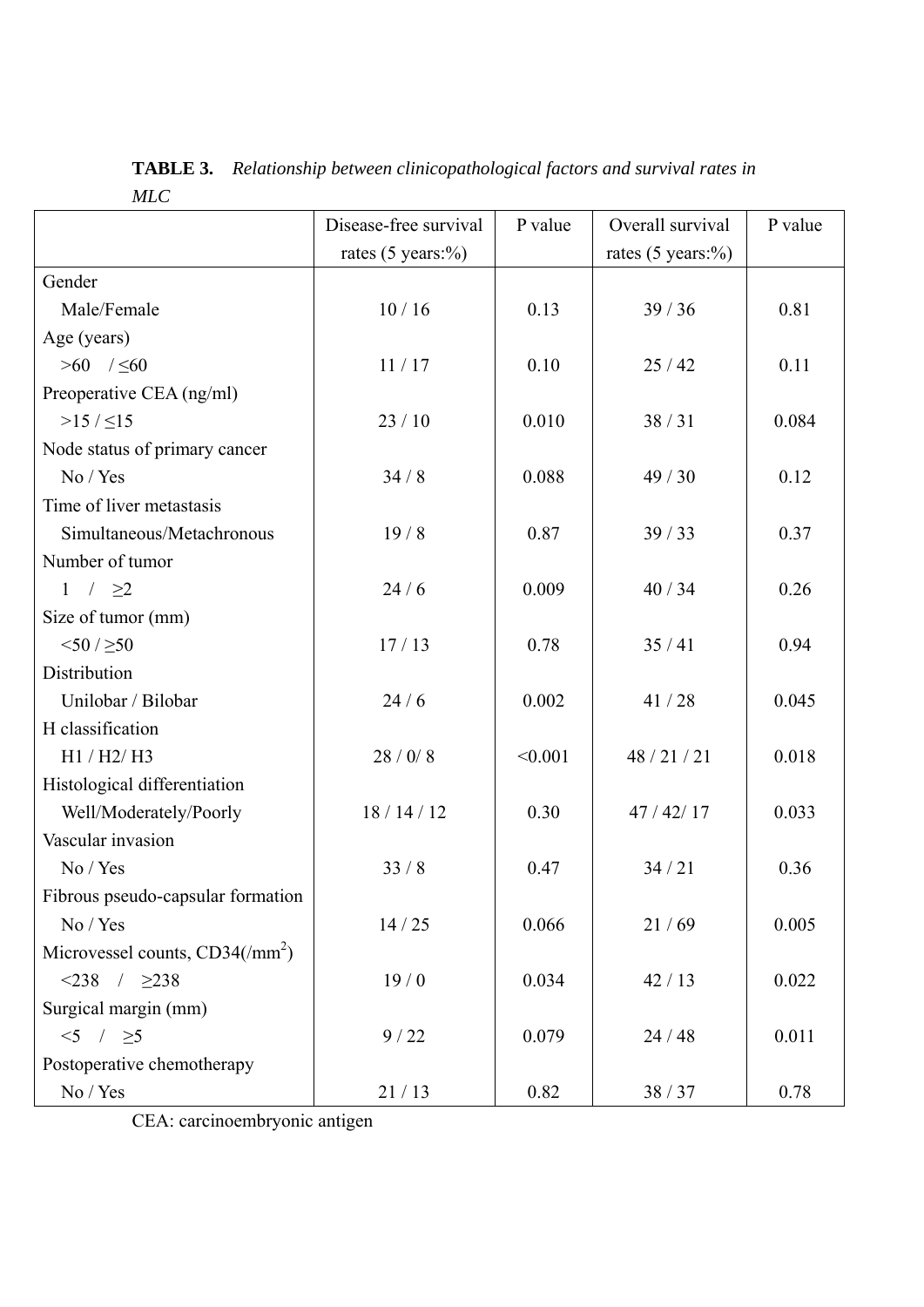**TABLE 4.** *Multivariate analysis by Cox's proportional hazard test of prognostic factors influencing disease-free survival and overall survival in MLC after hepatectomy*

|                                                   |            | Disease-free survival |              | Overall survival |               |       |  |  |
|---------------------------------------------------|------------|-----------------------|--------------|------------------|---------------|-------|--|--|
|                                                   | Risk ratio | 95%CI                 | $\mathbf{p}$ | Risk ratio       | 95%CI         | p     |  |  |
| Node metastasis of primary cancer                 |            |                       |              |                  |               |       |  |  |
| Positive vs negative                              | 1.01       | $0.54 - 1.88$         | 0.98         | 1.15             | $0.54 - 2.43$ | 0.72  |  |  |
| Preoperative CEA level (ng/ml)                    |            |                       |              |                  |               |       |  |  |
| $\geq$ 15 vs <15                                  | 1.73       | 0.96-3.09             | 0.067        | 1.51             | $0.73 - 3.11$ | 0.27  |  |  |
| H classification                                  |            |                       |              |                  |               |       |  |  |
| $2,3$ vs 1                                        | 1.50       | $0.60 - 3.74$         | 0.39         | 2.30             | $0.69 - 7.68$ | 0.17  |  |  |
| Number of tumor                                   |            |                       |              |                  |               |       |  |  |
| $\geq$ vs 1                                       | 1.20       | $0.59 - 2.41$         | 0.62         | 1.30             | $0.56 - 3.05$ | 0.54  |  |  |
| Distribution of tumor                             |            |                       |              |                  |               |       |  |  |
| Bilobar vs unilobar                               | 1.11       | $0.57 - 2.20$         | 0.76         | 1.27             | $0.30 - 2.67$ | 0.64  |  |  |
| Pathological surgical margin                      |            |                       |              |                  |               |       |  |  |
| $\leq$ 5mm vs $\geq$ 5mm                          | 1.15       | $0.63 - 2.12$         | 0.64         | 1.12             | $0.54 - 2.30$ | 0.77  |  |  |
| Fibrous pseudocapsular formation                  |            |                       |              |                  |               |       |  |  |
| No vs Yes                                         | 1.67       | $0.47 - 5.88$         | 0.43         | 1.73             | $0.44 - 6.78$ | 0.43  |  |  |
| Pathological differentiation                      |            |                       |              |                  |               |       |  |  |
| Poorly vs well, moderately                        | 1.41       | $0.68 - 2.86$         | 0.36         | 3.13             | 1.01-9.09     | 0.032 |  |  |
| Microvessel counts by CD34                        |            |                       |              |                  |               |       |  |  |
| $\geq 409$ mm <sup>2</sup> vs <409mm <sup>2</sup> | 1.22       | $0.60 - 2.44$         | 0.39         | 2.71             | 1.15-6.42     | 0.023 |  |  |

CEA: Carcinoembryonic antigen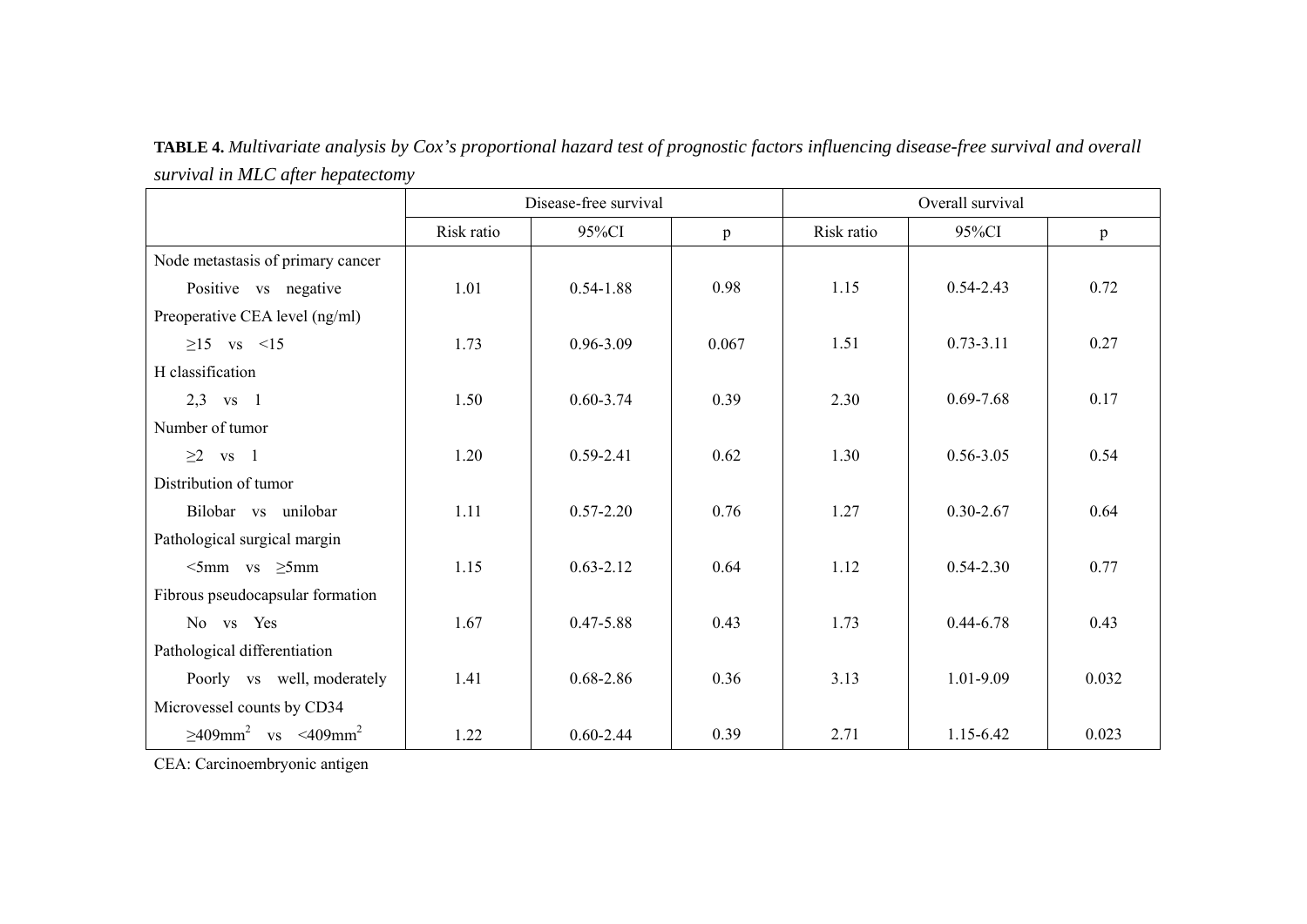|                                |             |              | Primary     |                |                          |                  | Metastasis  |             |     |                   |                    |                     |                                 |                        |                                                  |
|--------------------------------|-------------|--------------|-------------|----------------|--------------------------|------------------|-------------|-------------|-----|-------------------|--------------------|---------------------|---------------------------------|------------------------|--------------------------------------------------|
|                                | Age         | Stage        | Site        | Node<br>Status | Tumor<br>-free<br>period | Synchro-<br>nous | <b>CEA</b>  | Size        | No. | Distri-<br>bution | Vessel<br>invasion | Node<br>in<br>hilum | Extra-<br>hepatic<br>Metastasis | Operative<br>Procedure | Surgical<br>Margin or<br>Incomplete<br>Resection |
| Fortner 1984 <sup>22)</sup>    | $\mathbf N$ | Y            |             |                |                          |                  | ${\bf N}$   | ${\bf N}$   | N   |                   |                    |                     |                                 |                        |                                                  |
| Iwatsuki 1986 <sup>23)</sup>   | ${\bf N}$   | Y            |             |                |                          |                  |             |             | Y   |                   |                    |                     |                                 |                        | Y                                                |
| Nordlinger 1996 <sup>24)</sup> | Y           | Y            | Y           |                | Y                        | Y                | Y           | Y           | Y   | ${\bf N}$         |                    |                     |                                 | ${\rm N}$              | Y                                                |
| Jaeck 1997 <sup>25)</sup>      |             | $\mathbf{v}$ |             |                | ${\bf N}$                |                  | ${\bf N}$   | ${\bf N}$   | N   | ${\bf N}$         |                    |                     |                                 | ${\bf N}$              | $\mathbf{v}$                                     |
| Cady 1998 <sup>26)</sup>       |             | ${\bf N}$    |             |                | $\mathbf Y$              |                  | $\mathbf Y$ | ${\rm N}$   | Y   | ${\bf N}$         |                    |                     |                                 |                        | Y                                                |
| Fong 1999 27)                  | ${\bf N}$   | Y            | ${\bf N}$   | $\mathbf Y$    | Y                        |                  | Y           | $\mathbf Y$ | Y   | $\mathbf Y$       |                    |                     | Y                               | Y                      | $\overline{V}$                                   |
| Minagawa 2000 <sup>28)</sup>   | $\mathbf N$ | Y            | $\mathbf N$ |                | ${\bf N}$                | $\mathbf N$      | ${\bf N}$   | ${\rm N}$   | Y   | ${\bf N}$         | ${\bf N}$          | $\mathbf Y$         | ${\bf N}$                       | ${\rm N}$              | ${\bf N}$                                        |
| Choti 2002 <sup>29)</sup>      |             | ${\bf N}$    |             |                | ${\bf N}$                | ${\bf N}$        | Y           | ${\bf N}$   | N   | ${\bf N}$         |                    |                     |                                 | ${\bf N}$              | Y                                                |
| Nagashima 2004 30)             |             | Y            |             | Y              |                          |                  |             | Y           | Y   |                   |                    |                     | $\mathbf Y$                     |                        |                                                  |

TABLE 5. Predictors of tumor recurrence after hepatectomy in metastatic liver cancer reported in previous studies.

Y: yes, N: no